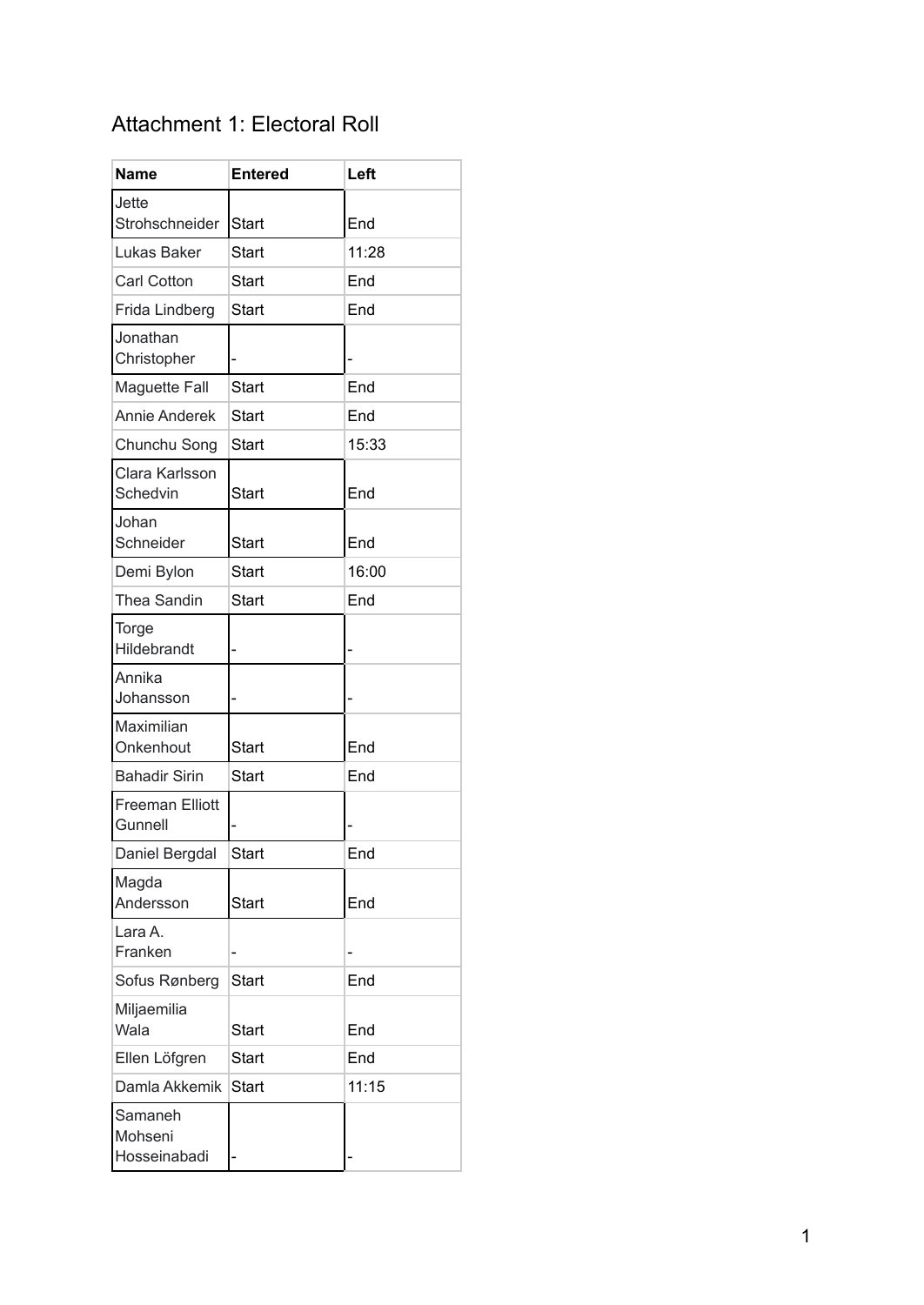| Linnea                                 |              |       |
|----------------------------------------|--------------|-------|
| Svensson<br>Rotberg                    | Start        | End   |
| <b>Alice Antoniou</b>                  | -            |       |
|                                        |              |       |
| Agnieszka Gryz                         | <b>Start</b> | End   |
| Ondrej Gomola                          | <b>Start</b> | 17:30 |
| Caroline<br>Danielsson                 | Start        | 11:28 |
| Julian<br>Dannefjord                   |              |       |
| <b>Fabio Cavaliere</b>                 | ı —          |       |
| Elias<br>Matthiessen                   |              |       |
| Sofia Gierow                           | Start        | 12:05 |
| Kerime van<br>Opijnen                  | <b>Start</b> | 17:30 |
| Riad al Khouri                         |              |       |
| Rebecca                                |              |       |
| Edvardsson                             | Start        | 17:30 |
| Henrietta<br>Kulleborn                 | <b>Start</b> | End   |
| Victoria Becker                        | Start        | End   |
| Mara Glas                              | Start        | End   |
| Eveline<br>Verhaar                     | Start        | End   |
| Gabriella Gut                          | Start        | End   |
| <b>Ismar Didic</b>                     | <b>Start</b> | 11:30 |
| Christopher<br>Fletcher-Sande<br>rsjöö | <b>Start</b> | End   |
| Emma Baker                             | Start        | 11:28 |
| Hedda<br>Carlsson                      | <b>Start</b> | End   |
| Roja Moser                             | Start        | End   |
| Karin Mizser                           | <b>Start</b> | End   |
| Anna Mizser                            | Start        | End   |
| Karolina Boyoli                        | Start        | 16:00 |
| Lovisa Lundin<br>Ziegler               | <b>Start</b> | End   |
| Soha Kadhim                            | Start        | End   |
|                                        |              |       |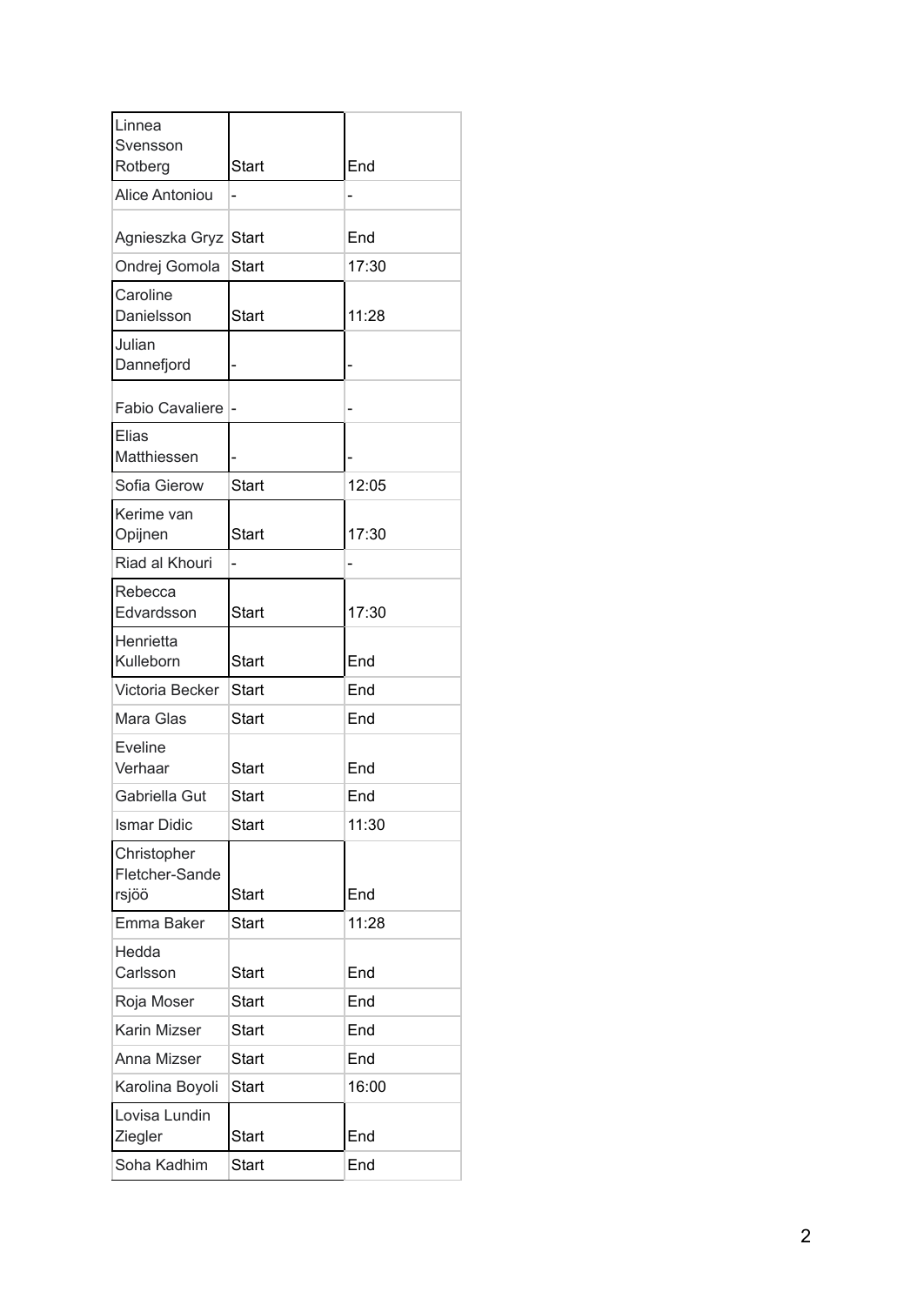| Camilla<br>Castelanelli | <b>S</b> tart | End |
|-------------------------|---------------|-----|
|                         |               |     |
| James Davies            | Start         | End |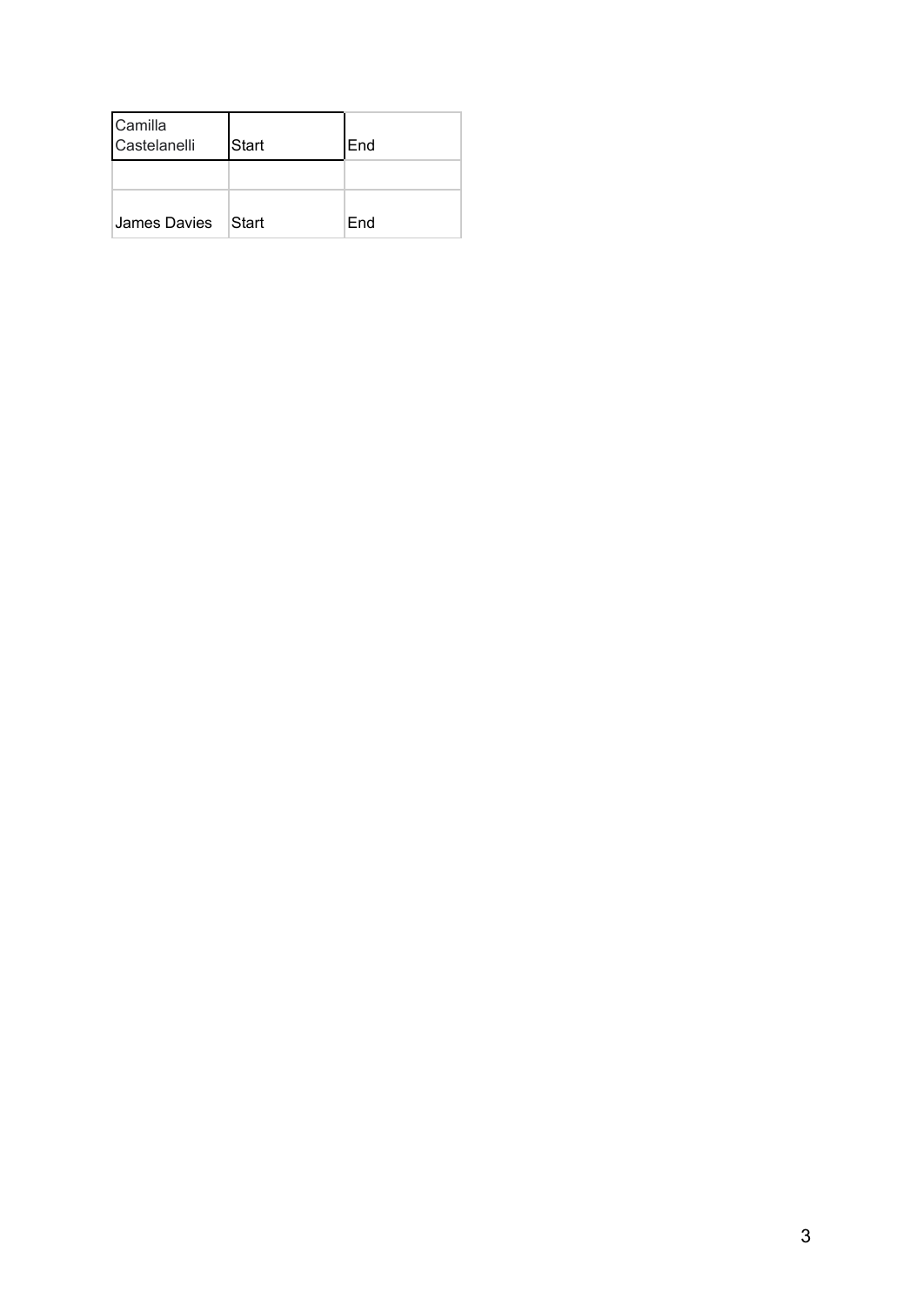# Attachment 2:

Proposed approximate schedule 08:45-09:00 Registration 9.00-10.15. Opening of the meeting and first session. 10.15-10.30. First break. 10.30-12.00. Second session. 12.00-13.30. Lunch Break. (13.30- end of the meeting) Session with interruption for breaks roughly every 60 minutes.

Procedure UPFs Annual Election Meeting 2020

# An Annual Election Meeting on Zoom

Due to the Corona-pandemic this year's Annual Election Meeting will take place digitally. We will be using Zoom so make sure to try it out beforehand to avoid technical issues just before the meeting. The meeting will be available through this link (insert link).

It is also very important that you inform the attester responsible for the electoral roll in case you have to leave the meeting before its finished. This person will be announced at the meeting.

# Request the word

To ensure that only one person speaks at a time we will ask everyone to mute audio unless it's your turn to speak. You can request the word by writing your name and "SL" for speakers list in the public chat in Zoom, once it's your turn the chair of the meeting will give you the floor.

# Voting

Voting will be done through polling, the polls are a built in feature of zoom and will appear on your screen when it is time to vote.

# Going into decision

One of the key features of the meeting formalia is when we end discussions about an election or other topic, and have to formally go into decision. To make sure that everyone has a proper chance to speak

their mind the chairperson of the meeting will ask if anyone objects to going into decision. If so, write your name and "object" in the chat to get on the speakers list. Silence will be interpreted as agreement

to help move the meeting along in this new format.

# Election procedure

# a) In case of no counter-candidacies

Step 1) The Election Committee presents the nominated candidate for the position

Step 2) The candidate gets 1-2 minutes to hold a speech.

Step 3) The speech is then followed by questions from the Meeting

Step 4) The candidate is taken out of the main session, and the Meeting can discuss the candidate. During this time the Meeting can also ask questions to the Election Committee. If there are no counter-candidacies, speaking in favor of the candidate will not be allowed. Step 5) The Meeting then votes through secret ballot

Step 6) The main room, with the Meeting, will be given the results of the election

Step 7) The candidate will be informed of the results in the breakout room and then invited back to the main session

b) In case of counter-candidacies, or several applicants for the same vacant position Step 1) All candidates except for the nominated candidate are taken out of the main session, and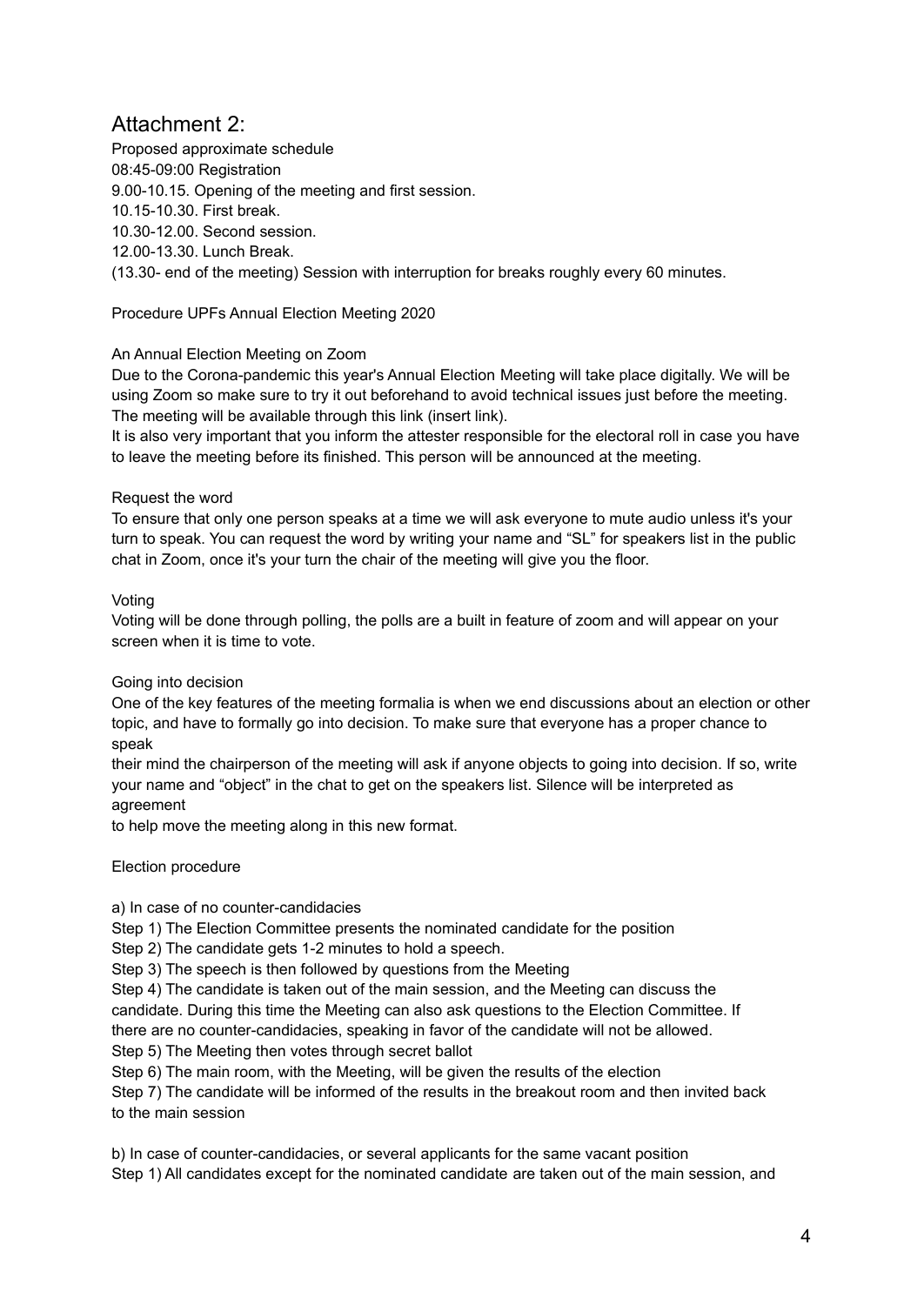will be brought back one at a time.

Step 2) The Election Committee presents the nominated candidate for the position.

Step 3) The nominated candidate will then give a 3-4 minutes speech.

Step 5) The speech is then followed by questions from the Meeting.

Step 6) The nominated then leaves the main room.

Step 7) The same process is repeated for the remaining candidates, one by one, without an introduction from the Election Committee.

Step 8) Hereafter, all candidates leave the main room, where the floor will be open for discussion. The Meeting then discusses the candidates, both please for a candidate and questions to the Election Committee are allowed.

Step 9) The meeting will then vote through a secret ballot.

Step 9) The main room, with the Meeting, will be given the results of the election.

Step 10) The candidates will be informed of the results in the breakout room and then invited back to the main room.

c) In case of no nomination, no counter-candidates, and no registered candidates

Step 1) Chair of the meeting will ask if there are anyone willing to free nominate themselves for the position.

Step 2) The interested candidate(s) will announce that they are running for the position.

Step 3) If there are multiple candidates, one will stay in the main room and the others will be sent out to a breakout room.

Step 4) The candidate gets 3-4 minute to hold a speech.

Step 5) The meeting can ask questions to the candidate(s).

Step 6) The other candidate(s) are taken into the main session one by one, on the same premises as the first candidate.

Step 7) Once all candidates have had a chance to introduce themselves they will be taken out of the main session. The meeting can discuss the candidates, pleas for a candidate is allowed. Step 8) A vote will be carried out through a secret ballot.

Step 9) The main room will be given the results of the election

Step 10) The candidates will be informed of the results in the breakout room and then invited back to the main room.

Important to have in mind that when there are multiple candidates up for the same position, you are not allowed to speak against a candidate. The only exception to this is if you have important information

about the candidate and it affects the position they are applying for.

Important Meeting Formalia

Meeting Presidium

Secretary of the meeting

Keeps protocol and makes sure that the minutes are accessible to the members once the protocol is attested. The meeting secretary also supports the meeting chair in meeting formalities.

Chair of the meeting

Presides the meeting and makes sure that the meeting is conducted in a proper way and follows the regulatory documents of the meeting.

Attesters and Vote Counters

\*These positions shall not be held by people who are up for election or planning to be up for election\* Attesters and Vote Counters are meeting functionaries that assist the meeting secretary by overviewing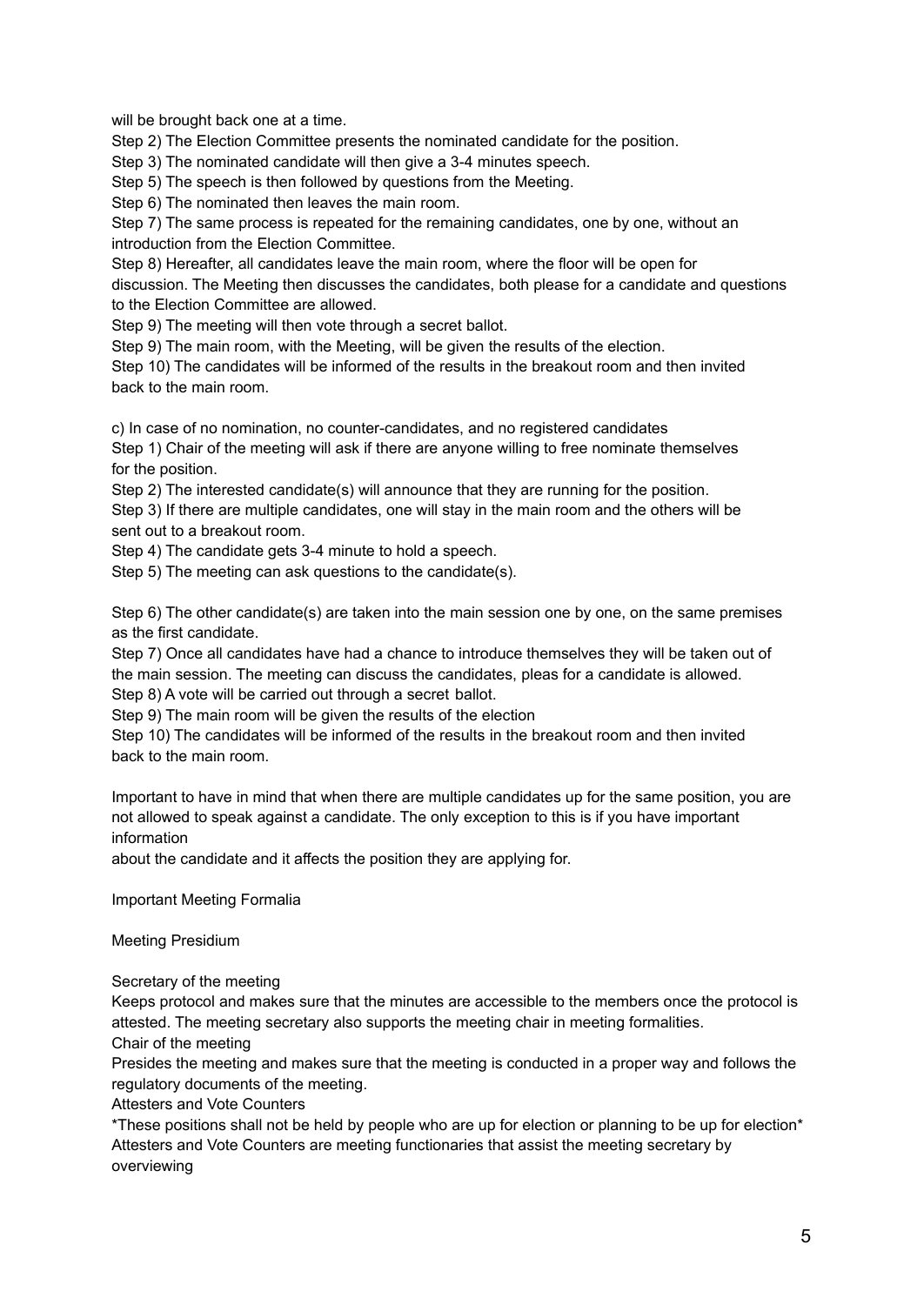the course of events that takes place during the meeting. The attesters should during the meeting have

an overview of the following:

- Time of decisions, breaks, opening of the meeting and when the meeting is adjourned
- Attendance/Electoral Roll
- Amendments
- Decisions

- Confirm elections/decision results and results when votation has been called out

Since the attesters- and vote counters should sign the protocol it is preferred that they are in Lund.

# Voting Procedures

Electoral Roll

Electoral Roll consists of the members who are eligible to vote

Acclamation

Acclamation is a (normally) voiced vote that is taken on a topic/motion by responding orally. The electoral roll will therefore be given the opportunity to either respond in favor or opposed to the issue up for decision.

The meeting chair decides the winner. If the chair is considered to have ruled wrongly, a votation by other means can be called for by a member of the electoral roll by calling out ''votation'' before the gavel hits the table. If this happens, the vote counters will decide the winner.

Ballot Vote

Ballot Vote Is a secret vote where the electoral roll can indicate their choice in an anonymous poll.

# Abstaining

Abstaining means that the person refrain from participating in the election/decision. This should always be used when a member of the electoral roll is biased.

Bias

A person who is about to vote is considered biased if the matter concerns themselves or someone whom

they have an intimate, related, or close relation with, or if the matter can be expected to result in clear benefit or damage to themselves or that person. Each member of a body who is eligible to vote is responsible for the announcement of bias and must abstain from voting.

Meeting formalia

# Point of order (POO)

If you want to raise a question as to whether something in the meeting is in line with our by-laws or the procedure of the meeting you can write your name and "Point of order" in the chat, and you ́ll be given the word. This will be prioritized over the speakers list and will interrupt the current speaker. This should be used carefully since it interrupts the current speaker.

# Point of Information (POI)

If you feel that you need to inform the meeting of something that is of central relevance to the topic discussed you can write "Point of information" or "POI" in the chat. You will be given the word, and this request will be prioritized over the current speakers list.

# Point of clarification (POC)

If you feel that you need to clarify something, or ask for a clarification, you can write "Point of Clarification" or "POC" in the chat. As with Point of Information you will be given the word, and this request will be prioritized over the current speakers list.

# Note in protocol

Any member of the Association has the right to leave a note in the protocol.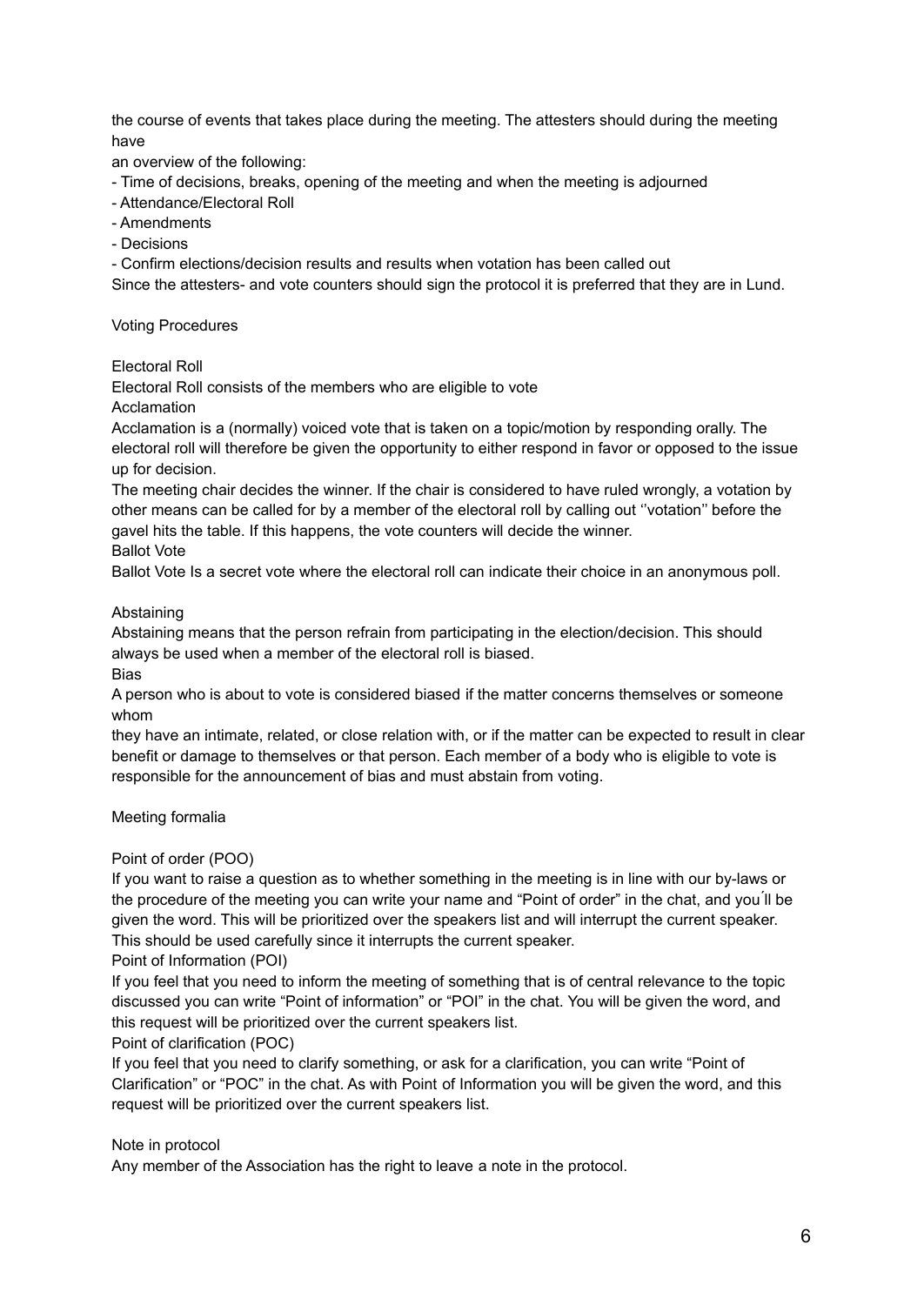End of Debate

If you feel that the debate is coming to a standstill and that nothing more can be contributed, you can call for an End of Debate by signing up on the speakers list and once given the word say "I propose an

End of Debate". This will result in a votation on whether or not to accept the End of Debate. If accepted,

everyone can sign up to the speakers list once more, before it is closed.

Declare Reservation

A member, who does not agree with a decision, has the right to make a reservation. The member is then

freed of responsibility for this decision. Reservations should be handed in to the Secretary of the meeting

before the signing of the protocol is done.

Proposal

Is a suggestion made by a member to the meeting. To submit proposals you request the word by writing

SL in the chat and then orally present the proposal.

Example of how to phrase a proposal:

- I propose that the annual meeting takes a 15 minute break.

- I propose end of debate

However if you propose amendments to motions then you submit your proposals in the google forms provided in the Annual Meeting Election folder called amendments for motions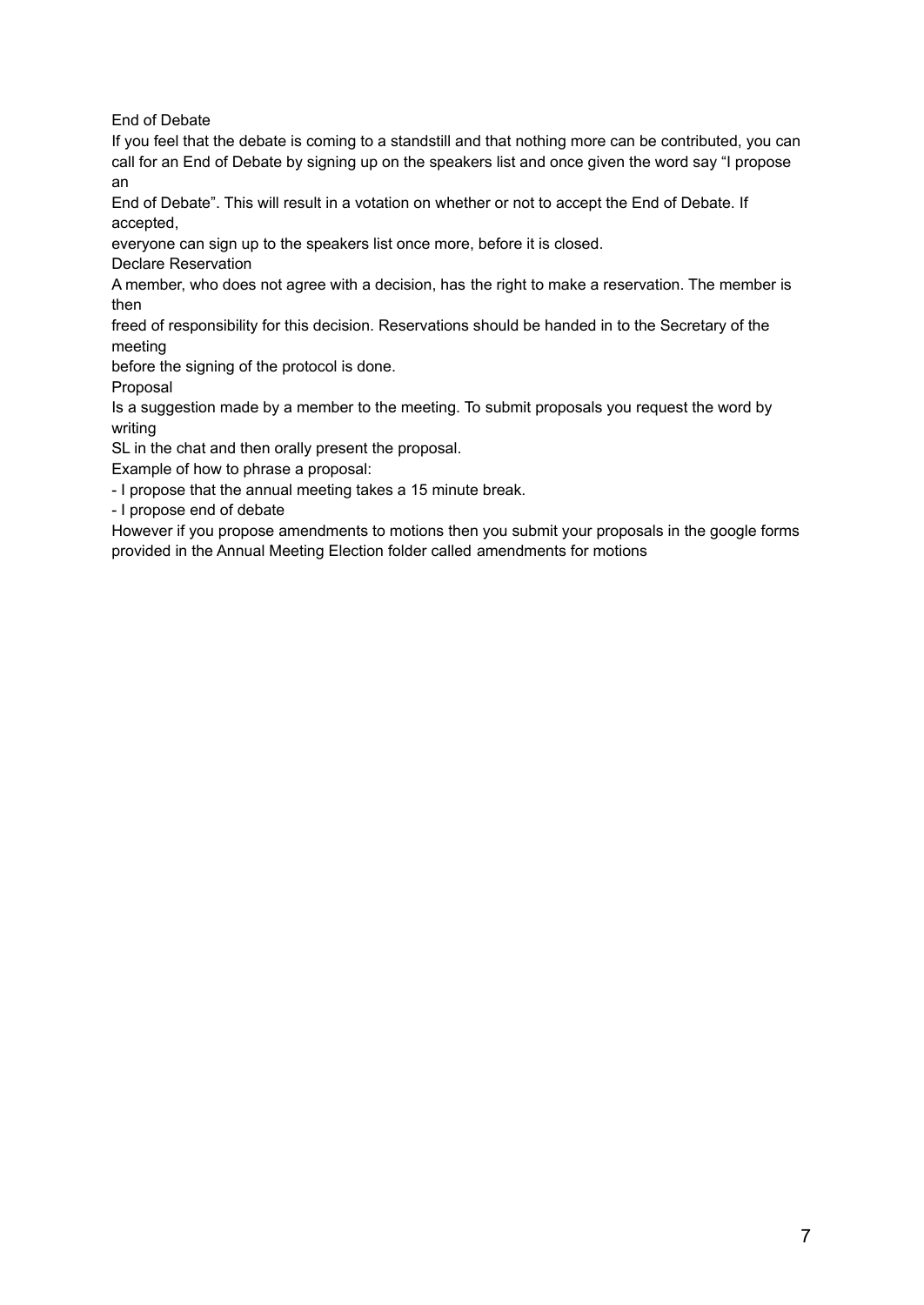# Attachment 3:

# Dear members,

You are hereby officially summoned to the Annual Election Meeting of the Association of Foreign Affairs (UPF Lund). The meeting will be held digitally on Zoom on the 15th of May 2021 at 09:00. Invitation (link to the meeting) will be sent out to those who have signed up before the deadline (7th of May) on the 12th of May.

Regardless of if you are up for election, someone who wants to move for a free nomination at the meeting, a member who wants to participate, a member of the board or a trustee - you must sign up as a participant before the deadline.

# What is an Annual Meeting?

The Annual Election Meeting is the highest decision-making body within UPF. Here we take decisions concerning the whole association, connected to its operations. At the Election Meeting we mainly elect members to the various positions of trust for the upcoming operational year. All members are welcomed, and everyone who became a member before Thursday 29th of April or renewed their membership before Friday May 7th has the right to vote!

# What are we going to do?

We are mainly going to elect the Board of 21/22 and other trustee positions for the upcoming year of operations. We will furthermore handle motions that have been submitted to the meeting.

Do you have ideas for the Association?

Submit your motion to president@upflund.se no later than is 29th of April at 23:59. If you have any questions on how to write a motion or what a motion entails, don't hesitate to contact the President.

Sign up to the annual meeting

Due to the Annual Election Meeting being held digitally, we require that everyone who is planning on attending to sign up through this link:

https://forms.gle/s92FKhQgvPRRV8KC7

Deadline to sign up to the Annual Election Meeting is on Monday the 7th of May at 23:59. The meeting link and final information will be provided on 12th of May.

Meeting documents can be found below. Here you can find the agenda and the procedural document that goes through the structure for elections and meeting formalia.

https://drive.google.com/drive/u/1/folders/1JgywiVHarC7NFaGeOzqPkGgWiquir5hs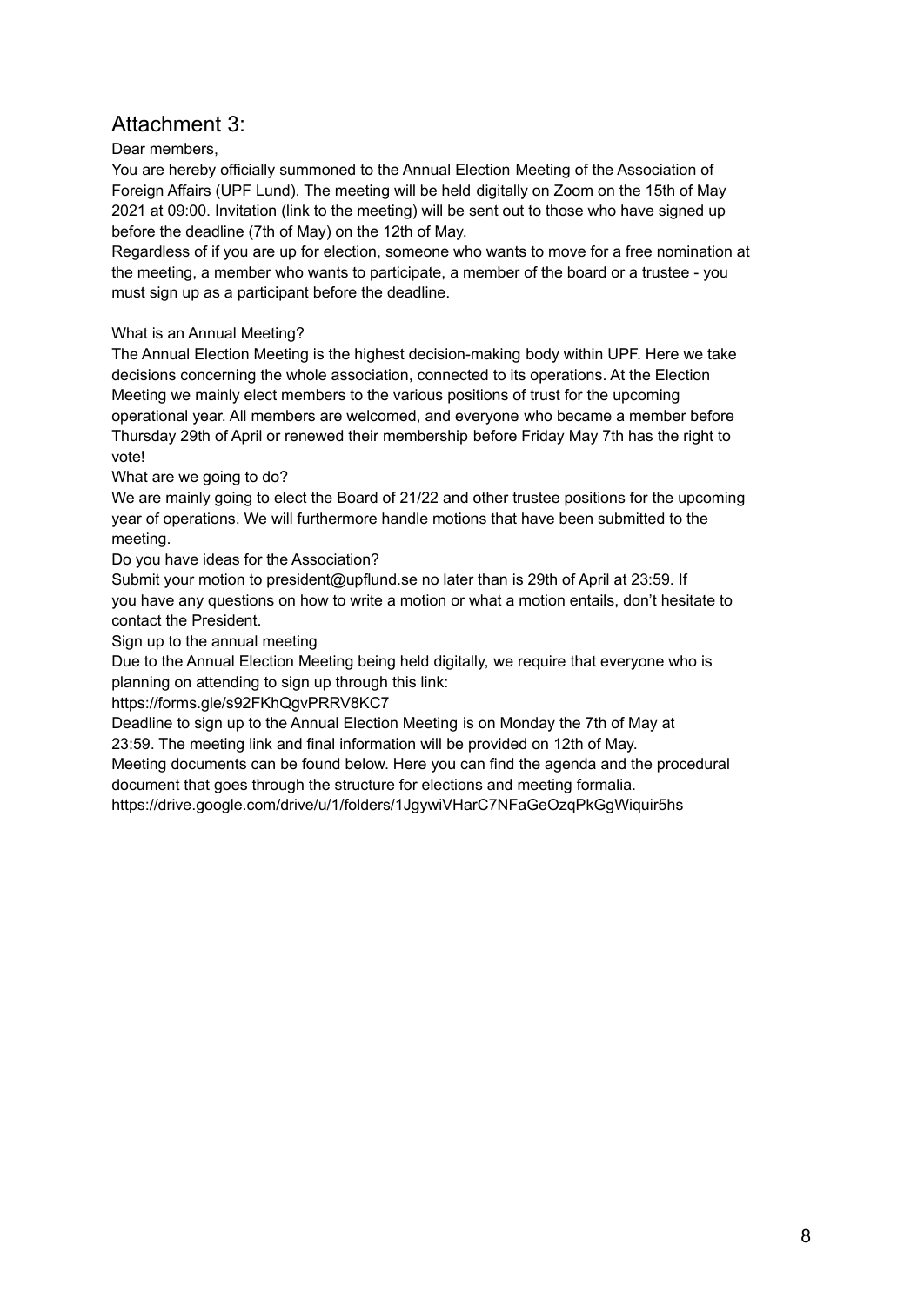# Attachment 4:

# UPF Annual Election Meeting 2021-05-15, 09:00 Venue: Online, Zoom The Association of Foreign Affairs, Lund

- 1. Opening of the meeting.
- 2. Election of Secretary of the meeting.
- 3. Election of attesters and vote counters.
- 4. Approval of electoral roll.
- 5. Election of Chair of the meeting.
- 6. Consideration of whether the summons was carried out in accordance with the by-laws.
- 7. Approval of the agenda.
- 8. The Election Committee's Working Procedures
- 9. Election of the Association's President for the upcoming year of operations.
- 10. Election of the Association s Vice-President for the upcoming year of operations.
- 11. Election of the Association ́s Secretary for the upcoming year of operations.
- 12. Election of the Association's Treasurer for the upcoming year of operations.
- 13. Election of the Association's UFS Representative for the upcoming year of operations.
- 14. Election for other Board Positions for the upcoming year of operations.
- 14.1. Two Heads of Activity Committee and Board Members.
- 14.2. Two Heads of Career Committee and Board Members.
- 14.3. Three Heads of Lecture Committee and Board Members.
- 14.4. Two Editors-in-chiefs of Magazine committee and Board Members.
- 14.5. Two Editors-in-chiefs of the Pod&Radio Committee and Board Members.
- 14.6. Two Heads of PR Committee and Board Members.
- 14.7. Two Heads of Travel Committee and Board Members.
- 14.8. Two Heads of Webzine Committee and Board Members.
- 15. Election of Auditor for the upcoming year of operations.
- 16. Election of Nominating Committee for the upcoming year of operations.
- 16.1. One Chairperson of the Nominating Committee.
- 16.2. Four Members of the Nominating Committee.
- 16.3. Two Alternate Members of the Nominating Committee.
- 17. Proposition from the board.
- 17.1. Election of Inspector
- 18. Motion(s)
- 18.1. To adopt Rules and Regulations
- 18.2. To amend the UPF Statutes
- 19. Meeting adjourned.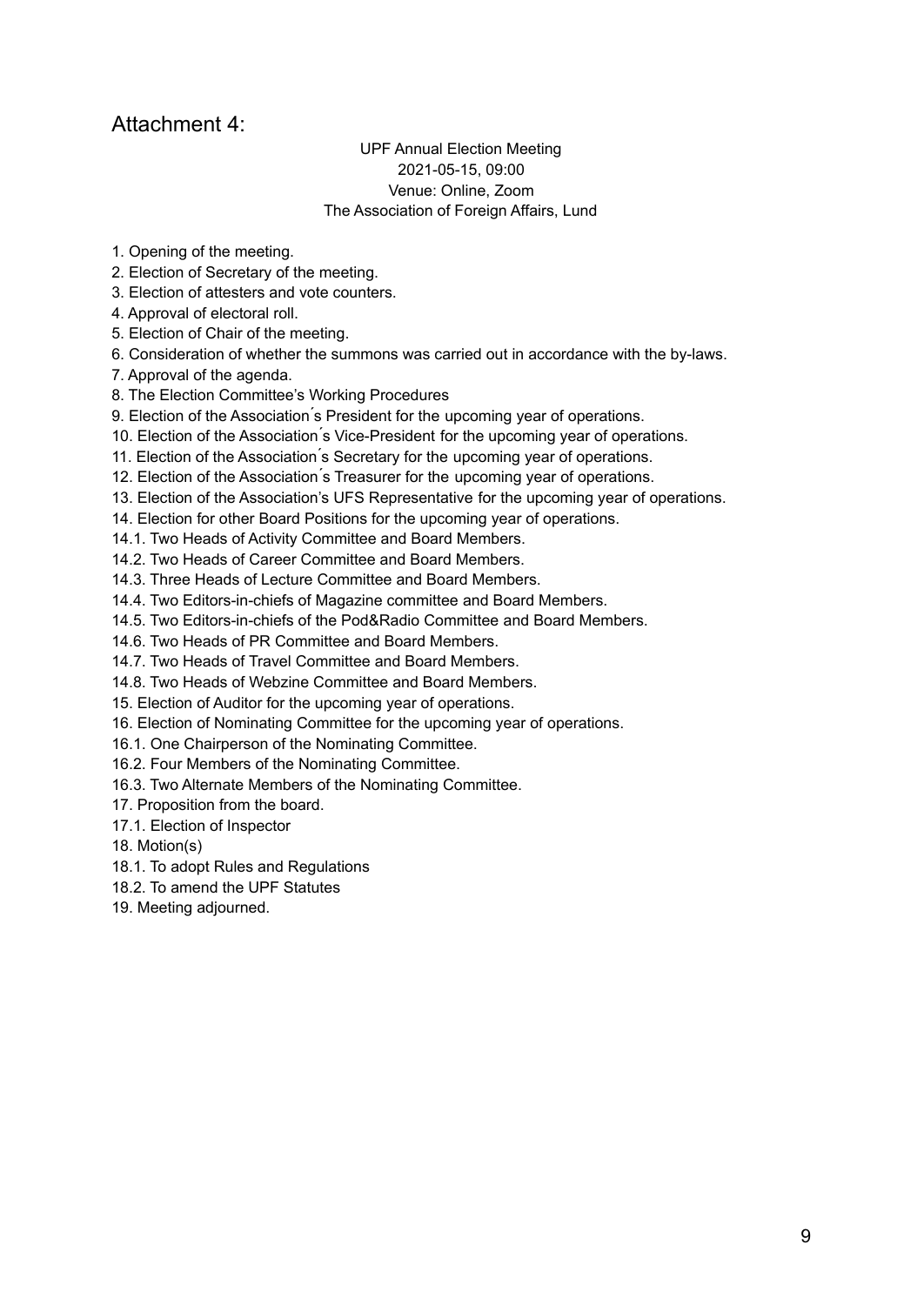# Attachment 5:

 $\frac{1}{2}$  ,  $\frac{1}{2}$  ,  $\frac{1}{2}$  ,  $\frac{1}{2}$  ,  $\frac{1}{2}$  ,  $\frac{1}{2}$  ,  $\frac{1}{2}$ 

The working procedure of the Election Committee Election Committee - the Annual Election Meeting 2021-2022 2021-05-03

Head of the Election Committee: Rebecca Edvardsson

Member(s) of the Election Committee: Sofus Rønberg, James Rhys Davies In accordance with § 6.8 in the association's statutes, the Election Committee has established this document containing the Election Committee's working procedure during the election period for the Annual Election Meeting 2021-2022.

 $\mathcal{L}_\mathcal{L} = \{ \mathcal{L}_\mathcal{L} = \{ \mathcal{L}_\mathcal{L} = \{ \mathcal{L}_\mathcal{L} = \{ \mathcal{L}_\mathcal{L} = \{ \mathcal{L}_\mathcal{L} = \{ \mathcal{L}_\mathcal{L} = \{ \mathcal{L}_\mathcal{L} = \{ \mathcal{L}_\mathcal{L} = \{ \mathcal{L}_\mathcal{L} = \{ \mathcal{L}_\mathcal{L} = \{ \mathcal{L}_\mathcal{L} = \{ \mathcal{L}_\mathcal{L} = \{ \mathcal{L}_\mathcal{L} = \{ \mathcal{L}_\mathcal{$ 

The document includes

1. methods and procedures used, and

- 2. critical and ethical reflections.
- 1. Method and procedures
- 1.1. Preparations

In late February and early March 2021, the Election Committee (hereafter, the Committee) had several meetings to set the timeline for the application, interview and nomination period.

During this time the Committee also decided the requirements for the applications, which are as follows:

- different positions would not have different application requirements.

- all applicants needed to send a CV and a personal statement to apply for any position for the Annual Election Meeting. If the application was not submitted before the deadline the candidate would not be considered for the applied position.

- the candidates could also choose to upload an example of their work if they wanted to. This would be especially relevant for the applicants that applied for positions in the PR, Magazine and Webzine Committees.

These preparations were finished behind schedule, which gave the PR Committee one week to announce the application period on the association's social media platforms. The delay was partly due to the Committee working on a policy of the working procedures of the Committee. This did however not affect the amount of time the members had to apply or the process in any way. The statutes were changed since the last Annual Election Meeting and therefore there might be some differences in how the Committee has conducted interviews or other parts of the process. Therefore, during the preparation period of the process, the Committee had several meetings with the president and the vice president of the association to ensure that the timeline, process and methods were in accordance with the statutes.

# 1.2. The application period

The application period opened on the 21st of March and ended on the 6th of April. This ensured that the members had a reasonable amount of time to be notified of the Annual Election Meeting and be able to apply. The reason for it being more than two weeks was because the Easter holidays were between the 2nd of April (Good Friday) until the 5th of April (Easter Monday). Since a lot of members might take this time off and not check their emails (for recommendations) or write their application the Committee decided to also give them the 6th of April to send in their application. This was also decided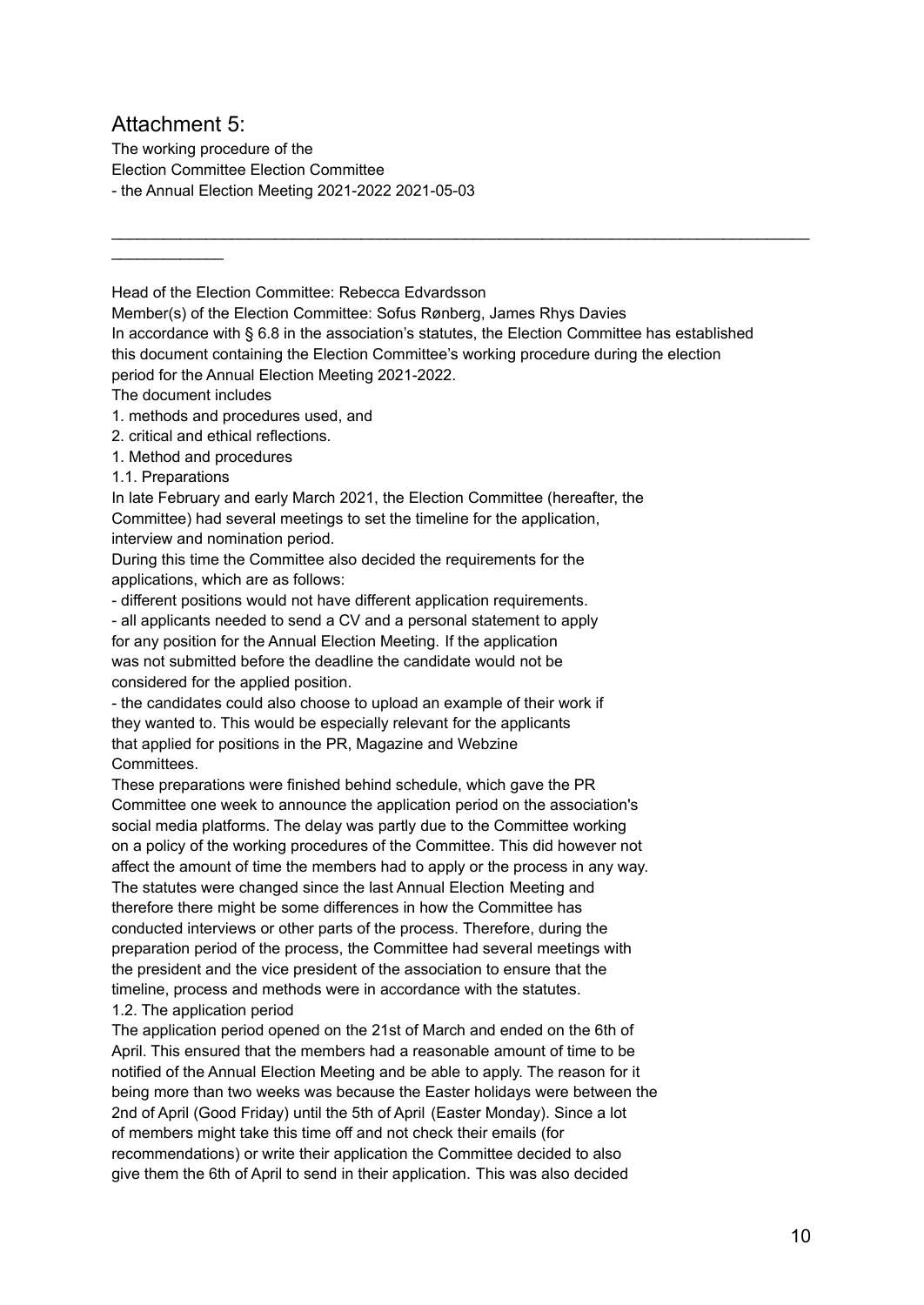with the input of the president and vice president.

The application period was announced on all of the association's social media platforms.

During the application period the Committee had several meetings, deciding how the interviews should be conducted as well as starting to work on the questions for the interviews.

1.3. The recommendation period

All members of the association were able to recommend candidates. The recommendation period opened on the 21st of March and ended on the 31st of March. To end the recommendation period before the end of the application period was intentional to leave the Committee enough time to send out the recommendations.

Since the Committee had received few applications by the 31st of March, the Committee reached out to the Board to ask the Heads of the Committees to recommend members of their committee, thereby extending the recommendation period until the 2nd of April.

All the recommendations were sent out by the Committee from the 1st of April until the 3rd of April, depending on when the recommendation was received by the Committee.

After not receiving applications from a lot of the recommended members, the Committee sent out a reminder from the 5th of April until the 6th of April to the recommended members who had not applied.

1.4. The interview period

The Committee held a meeting on the 7th of April to review incoming applications and set a schedule for the interviews.

On the 8th of April, all candidates were sent a link to a Doodle schedule where they were able to book one slot. The slots were distributed between weekdays as well as weekends to ensure that the candidates were able to attend. If a candidate was not able to attend any of the slots set, they were asked to contact the Committee and another day and time was decided for an interview.

The interviews were held on the 11th, 15th, 17th, 18th, 19th and 25th of April.

Because of the Covid-19 restrictions, all interviews were held on Zoom. The Committee however were, for most of the interviews, in the office when taking part in the interview. In one instance, a member of the Committee was taking part over Zoom from a location other than the office, since the member had been in close contact with someone who tested positive for corona.

1.5. The interview process

1.5.1. Interview questions

All candidates running for the same position were asked the same questions - within reason. Of course, if a candidate had answered a later question in one of their previous questions, it was not necessary to ask them to repeat themselves.

When writing the questions, the Committee used templates from previous years as well as the Competence Profiles Document to ensure that the Committee would be able to decide whether the candidate had the required qualities and competence for the role (see also 2.3.1: Interview questions).

1.5.2. Interview time

The interviews for the same position were all the same length of time. The interview time for the positions as president or vice president were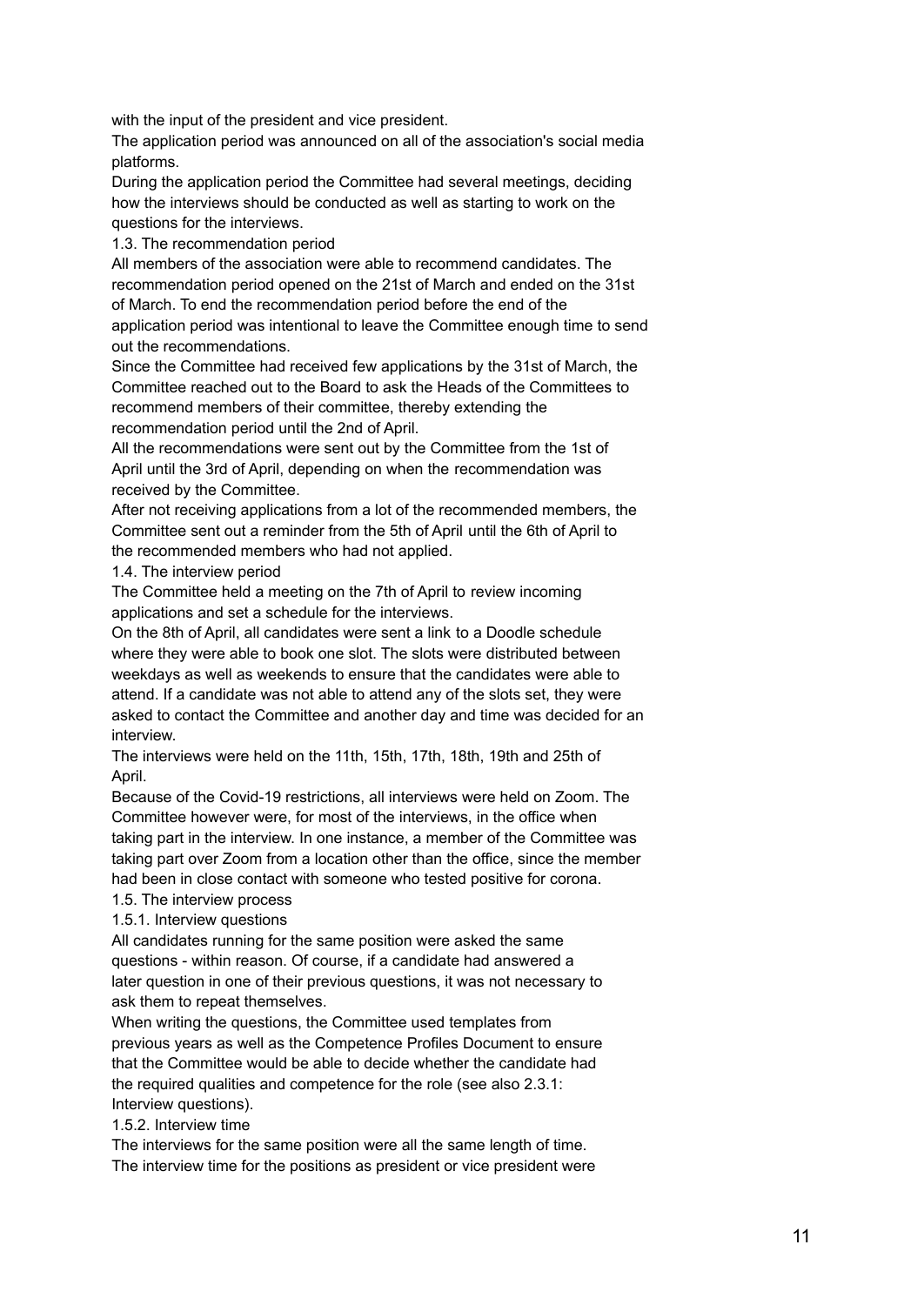set to 60 minutes. For any other position, the interview time was 30 minutes. The motive behind this was that the positions as president or vice president have a different responsibility than the other positions which meant that more questions were needed; questions about their

personality, leadership skills, view of the Board and its work, the economy of the association as well as its future (see also 2.3.1: Interview questions).

The Committee tried to find a balance between giving every candidate enough time to answer all of the questions and demonstrate their positive qualities, while also ensuring that interviews are short enough to allow every candidate to be interviewed.

1.5.3. Before an interview

Before the interviews, the Committee members read all the applications.

If there was any conflict of interest regarding a candidate, this was brought up before the interview so that that Committee member could be a note-taker instead of conducting the interview.

1.5.4. During an interview

During an interview, one member of the Committee took notes for the interview protocol, while the other two conducted the interview. Whilst conducting the interview, the other two members of the Committee also took personal notes. This protocol and these personal

notes are confidential. 1.5.5. After an interview

After every interview that was conducted, the Committee sat down to discuss, compare their personal notes and considered whether the candidate had the required qualities for the position. If there wasn't time immediately after an interview, this discussion was delayed until

the end of the day.

Immediately after an interview was held, no official decision was made.

The discussion was put in a separate protocol, a summary, which could be referenced during further discussions about who to nominate when all candidates for a position had been interviewed.

# 1.6. The nomination process

On the 25th and 26th of April, after all the interviews were held, the Committee went through all the summaries from the interviews and discussed who to nominate (see also 2. Critical and Ethical reflections for what the Committee considered).

Each member of the Committee had one vote in the decision about which candidate to nominate for which position. If a member of the Committee had a conflict of interest regarding a candidate, they would abstain from taking part in the decision-making for that position.

Before announcing the decision, the Committee drafted its reasons for choosing this candidate.

The candidates were informed about the decision between the 27th of April and the 28th of April. All candidates were emailed about the decision; those who were nominated were asked whether they wished to accept, and those not nominated were asked whether they wished to counter-candidate or register as a candidate for one of the vacant positions.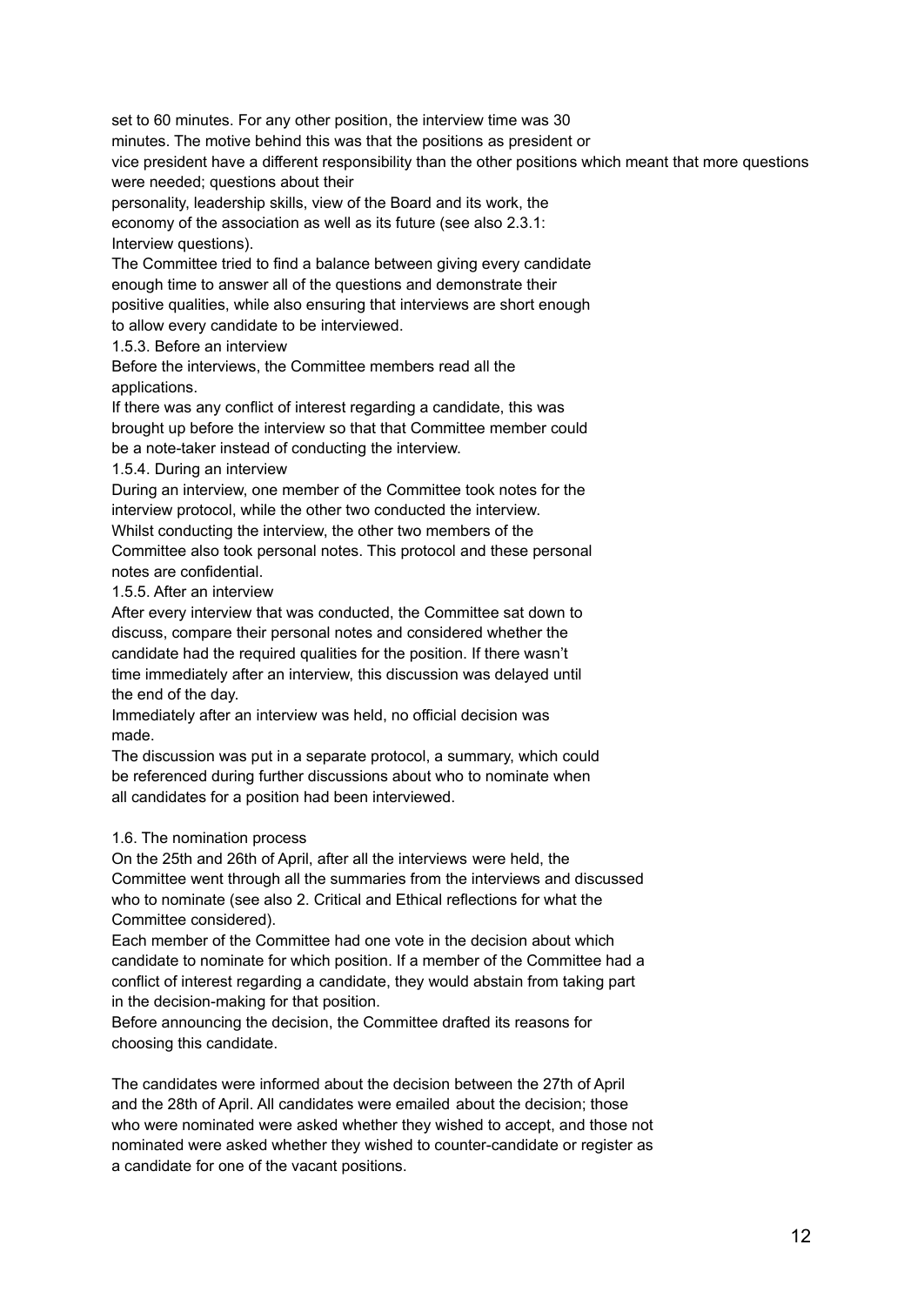On the 29th of April the list of the nominations was sent to the president to be added to the Annual Election Meeting's documents, which the association was notified about on the 30th of April.

1.7. The process to counter-candidate or register as a candidate for a vacant position

The information about how to counter-candidate or register as a candidate for a vacant position was sent out in all of the rejection emails. A detailed document of the process of the whole meeting was also put in the Annual Election Meeting's documents. This was accessible as well in the Facebook event.

The period where members could counter-candidate and register as a candidate was between the 30th of April and the 7th of May.

All members of the association were also notified about this on all of the association's social media platforms.

# 2. Critical and ethical reflections

# 2.1. Eligible candidates

Anyone who sent in an application with a CV and a personal statement between the 21st of March and the 6th of April was considered and invited to an interview.

2.2. Considerations before the interviews

# 2.2.1. Applications

During the application process, the Committee asked all candidates to submit a CV and a personal statement. This was so that the Committee could have as much knowledge as possible about who each candidate was before interviewing them, and to know a few things about them to make them feel comfortable before the interview started.

The candidates could also choose to upload an example of their work if they wanted to. Some candidates used this opportunity, but whether or not the candidate had sent in an example was not a deciding factor for the nomination. It did however help the Committee to get a more detailed view of the candidate.

# 2.2.2. Recommendations

The Committee was well aware that a recommendation system would possibly create the potential for favouritism. Therefore, the system of recommendations was only in order to a) encourage people to apply for a position in the first place and b) to get as much information as possible about each candidate. No candidate was discounted or affected as a result of not being recommended. 2.3. Considerations during the interviews

# 2.3.1. Interview questions

In order for all candidates running for the same position to have an equal opportunity to be nominated, everyone applying for the same position was asked the same questions. The Committee would inform the candidates at the start of the interview about this procedure so that they could skip a question if it had already been answered.

In the case that the same candidate applied for multiple positions, the candidate would be asked which position they would like to be nominated for the most. The Committee would then start off with the questions for this position, and then move to the questions regarding their second priority.

The questions asked were structured to a) start off with an identification of the candidate in general; b) investigate the candidate's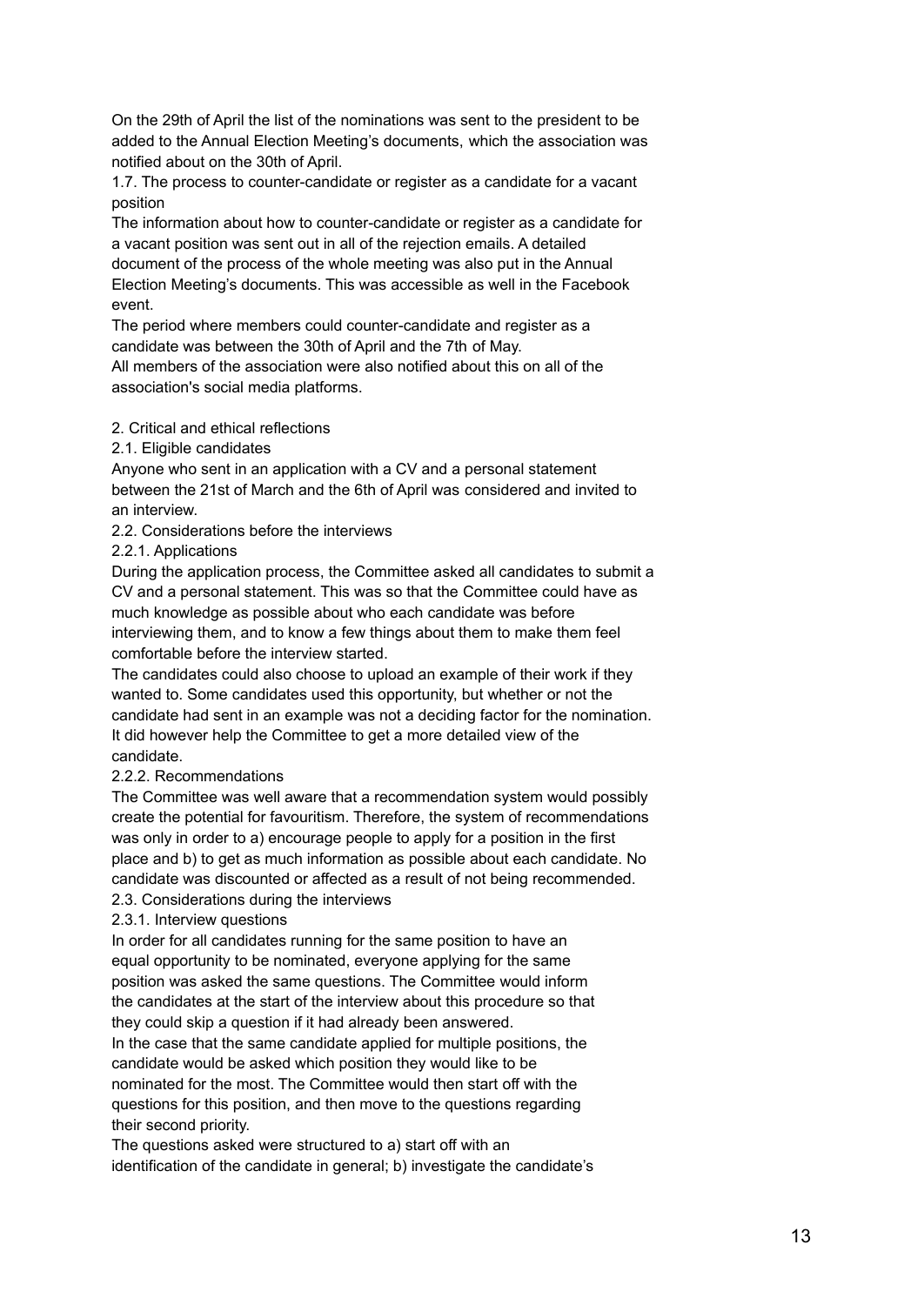understanding of the position; c) find out how they saw their relationship (and cooperation) with their committee members--or members of the presidium, depending on the position; d) how they would handle stressful situations; e) their relationship to the specific role, their experience and how they could see the role develop; f) specific skill-sets that would be relevant to the position as well as scenarios that could occur in that position; g) the candidate's relationship to the work on the Board; h) what traits would complement them in a co-head/other presidium members; i) if they would like to be considered for other positions; j) if they had any questions or concerns.

# 2.3.2. Protocol

During the interviews, one member of the Committee took a protocol of the candidates' answers to the questions. When writing the protocol, the note-taker would often paraphrase (it was often too difficult to quote word for word without falling behind) but would not include the note-taker's own thoughts or understanding of what the candidate had said.

This protocol was used for the Committee members to supplement their personal notes on the meeting as well as to settle disagreements about what a candidate had said.

This protocol is confidential and will be deleted before the handover to the following year's Nomination Committee.

#### 2.4. Considerations after the interviews

At the end of each day, the Committee had a debrief where the members of the Committee discussed their thoughts in depth about each candidate. All thoughts were written down, followed by a general verdict on the candidate. This was so that the Committee could make as objective a decision as possible about which candidate would be most suitable for a position, especially as candidates were being interviewed on different days.

The problem of selective memory was difficult to prevent, but this seemed to be the best way to capture the Committee's initial impressions of each candidate and mitigate any bias that any member might have in favour of the most recent candidate that the Committee interviewed. To further avoid this problem when deciding between the candidates for president and vicepresident, it was decided that all these candidates would be interviewed on the same day.

The Committee members deliberated about candidates on the day that they interviewed them, and again after all of the interviews were over. Given the number of high-quality candidates, the Committee spent a long time discussing who the Committee thought were the most suitable candidates. To ensure that the Committee was not choosing a candidate based on a first impression, the Committee gave themselves at least 24 hours to think over a provisional decision that the Committee had made. If all the Committee members came back the next day and felt the same way about their decision,

then the Committee felt comfortable proceeding.

However, in the instances where this was not possible, the Committee deliberated further about which candidate would be more suitable for this particular role. The Committee members were eventually able to come to a decision that the Committee members unanimously agreed upon. Again, where possible, the Committee had 24 hours to think about its provisional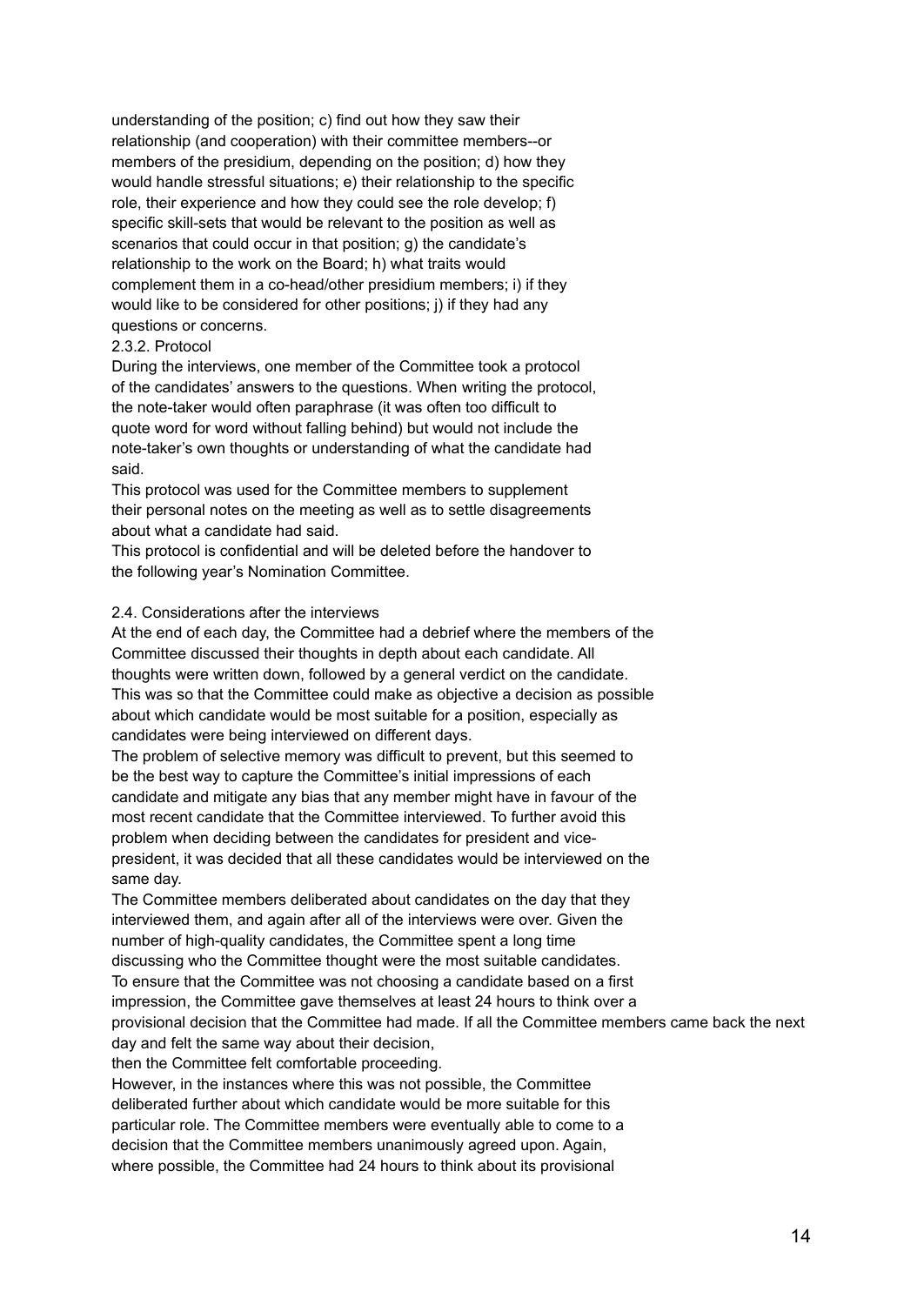decision.

2.5. Considerations during the nomination process

2.5.1. Deciding factors

The decision about whether or not to nominate a candidate was made from a combination of priorities in the following order: 1) the interview, 2) the candidate's CV and personal statement and 3) an example of their work (if applicable).

Aside from the Competence Profile Document, the Committee was looking to see how the candidates might work together. The Committee asked questions to get an idea of potential chemistry between candidates, as well as intangible judgements such as their dedication to the role, which may be estimated by how they prepared for the interview, or whether they would be a good member of the board or a good leader. For example, it is equally important for a head of PR to be able to make a new member feel welcome in their committee as it is to be an expert in Photoshop.

# 2.5.2. Diversity

Diversity was taken into account in terms of nationality, gender, educational background, and previous experience within the organisation. The Committee's discussions were limited by the candidates that applied. The candidates were international, which made achieving a nationally diverse field of nominations relatively simple.

A large number of the candidates applying for the presidium were women. This was something that the Committee discussed; at the same time, other factors relating to diversity, such as the candidates' educational backgrounds and previous experience in UPF were also considered.

The trade-off between different aspects of diversity was discussed, and it was agreed that it was inevitable that some areas of diversity would be sacrificed if the Committee tried to boost diversity in other areas. The Committee was satisfied that they had found a good balance between different aspects of diversity within the board, while also ensuring that the most qualified candidate was nominated for each position.

2.5.3. Nominating candidates to positions they haven't formally applied for

The Committee would end the interview by asking the candidates if they would like to be considered for other positions within the organization. This was so that if any positions were left vacant that the candidate had strongly considered applying for, the Committee could potentially interview them again for that position.

The Committee was however aware that it had to balance trying to potentially fill all vacant spots open for election with the risk of overreaching and trying to "build a board/organisation" rather than allowing vacant positions to be filled organically by members being able to register as a candidate or open up for free nomination for one of the vacant positions at the annual meeting. However, this possibility was never used. All candidates that were nominated were nominated for a position that they formally applied for.

The question was, nevertheless, a useful one, and as long as future years' Nomination committees are aware of the question's pitfalls and potential to be misused, it may be useful in a situation where there is a shortage of candidates across the board.

# 2.5.4. Impartiality

In the case that a member of the Committee had a conflict of interest (for example a personal relationship to the candidate), the Committee member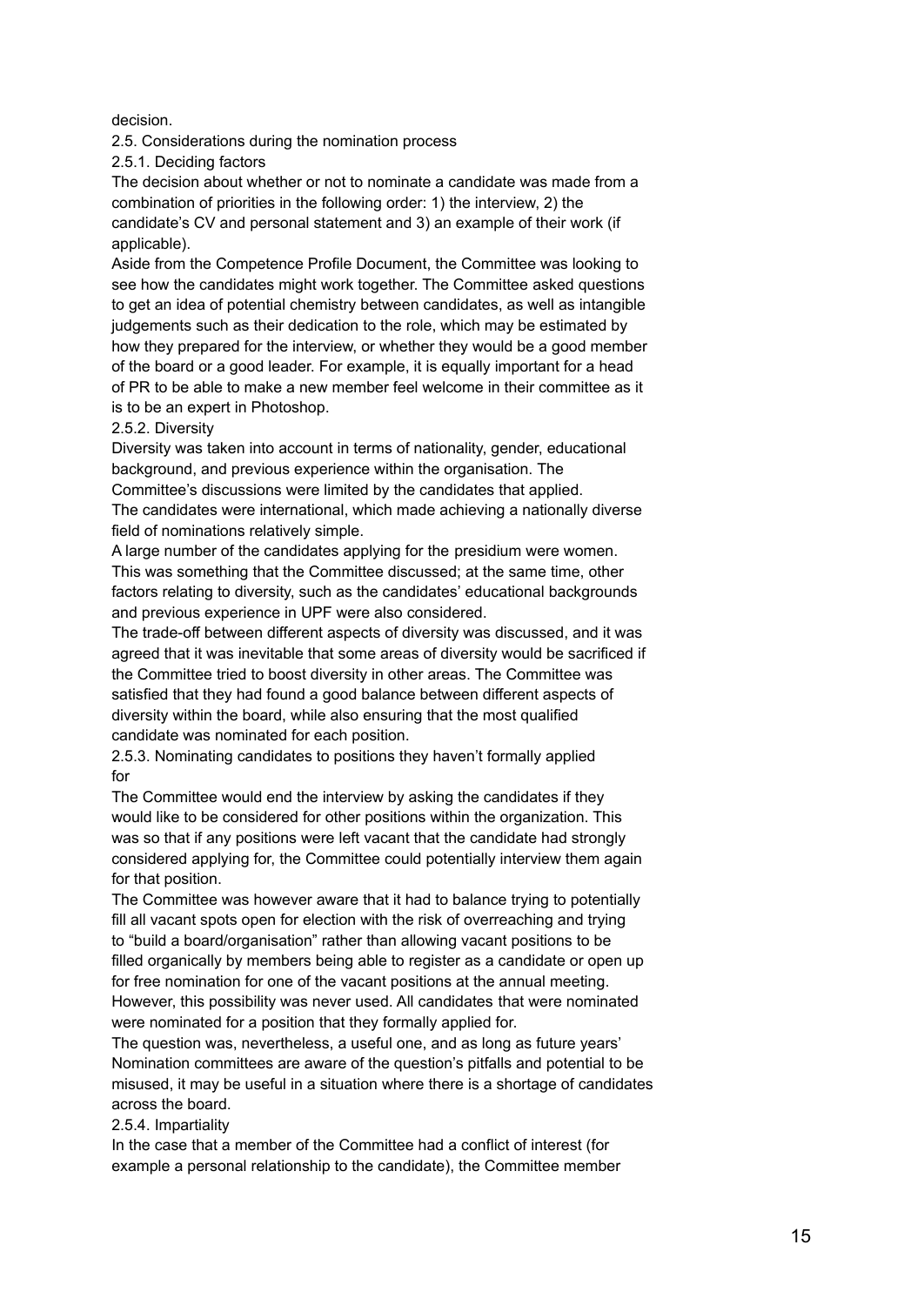would be the one taking minutes during the interview (for the protocol). The member would abstain from both the initial discussion after the interview and voting on the candidate in the case that the decision would come down to a vote.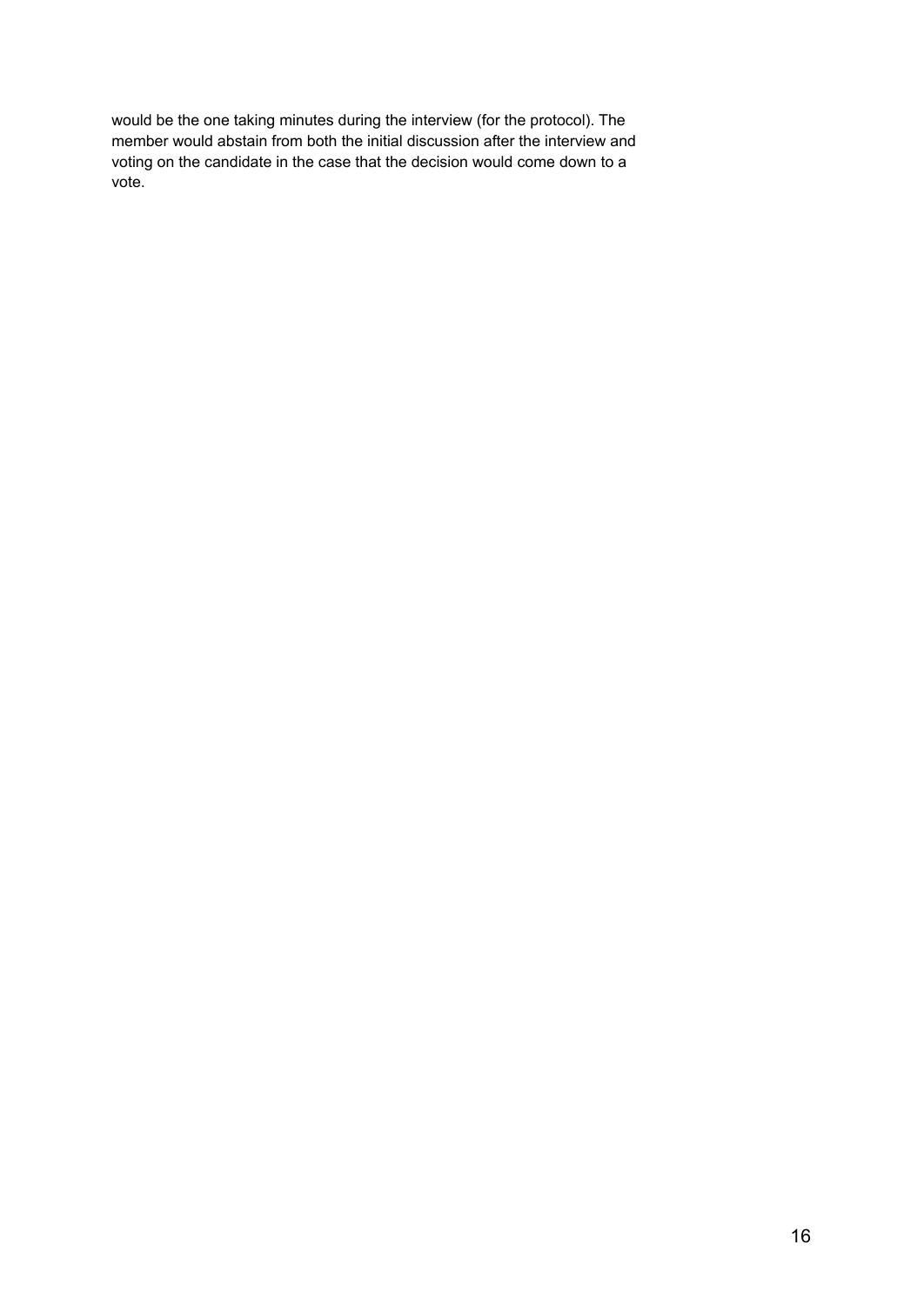# Attachment 6:

Nominations UPF Board 2021-2022 Election Committee

 $\mathcal{L}_\text{max}$  , and the set of the set of the set of the set of the set of the set of the set of the set of the set of the set of the set of the set of the set of the set of the set of the set of the set of the set of the

President Henrietta Kulleborn

Vice President Miljaemilia Wala

**Secretary** Agnieszka Gryz

**Treasurer** Vacant

UFS Representative Karolina Boyoli

Heads of the Activity Committee Chunchu Song Vacant

Heads of the Career Committee Eveline Verhaar Vacant

Heads of the Lecture Committee Annie Anderek Magda Andersson Vacant

Heads of the PR Committee Camilla Castelanelli Jette Strohschneider

Heads of the Travel Committee Linnea Svensson Rotberg Vacant

Editors-in-Chief of the Perspective Magazine Bahadir Sirin Vacant

Editors-in-Chief of the Perspective Pod&Radio Ismar Didić Vacant

Editors-in-Chief of The Perspective Webzine Ellen Löfgren Ondrej Gomola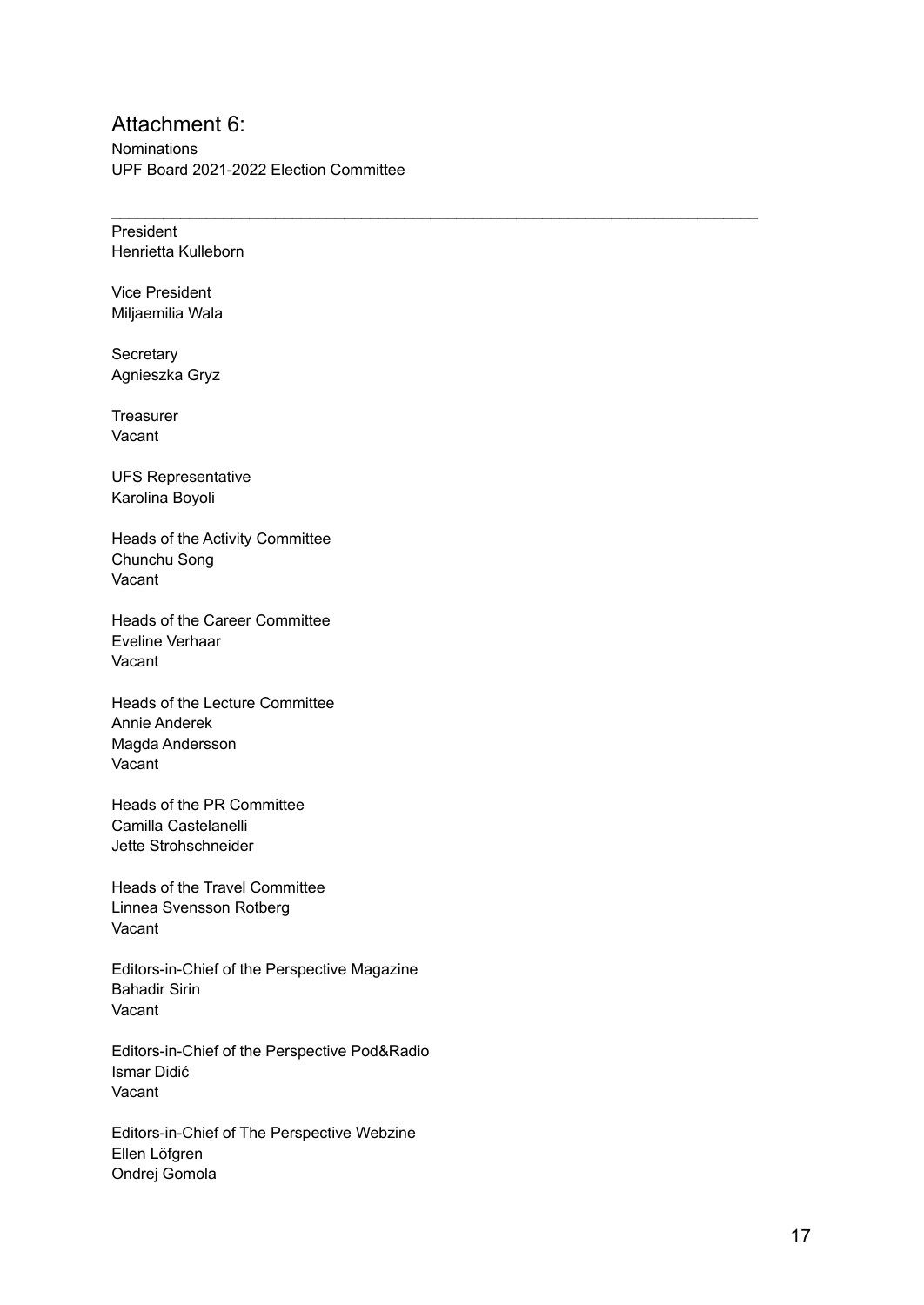Other elective positions: Auditor Vacant

Head of the Nominating Committee Vacant

Member of the Nominating Committee Vacant Vacant Vacant Vacant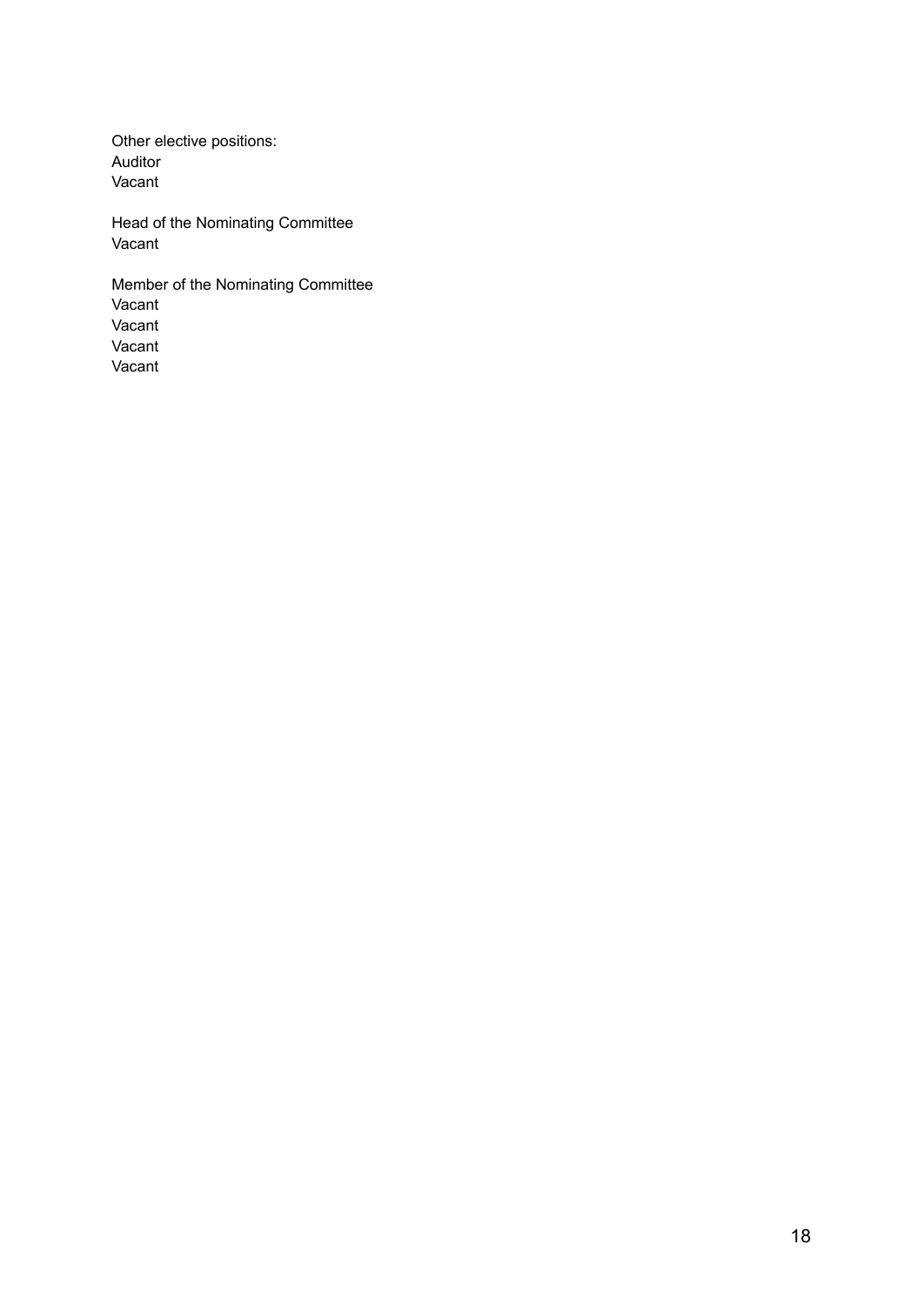# Attachment 7:

**Candidates** Annual Election Meeting Election Committee 2 0 2 1 - 2 0 2 2

 $\mathcal{L}_\text{max}$  , and the set of the set of the set of the set of the set of the set of the set of the set of the set of the set of the set of the set of the set of the set of the set of the set of the set of the set of the

**President** Henrietta Kulleborn

Vice President Miljaemilia Wala

**Secretary** Agnieszka Gryz

Counter-candidate(s): Christopher Fletcher Sandersjöö

**Treasurer** Vacant

Registered candidate(s): Emma Baker

UFS Representative Karolina Boyoli

Heads of the Activity Committee Chunchu Song Vacant

Heads of the Career Committee Eveline Verhaar Vacant

Registered candidate(s) Johan Schneider

Heads of the Lecture Committee Annie Anderek Magda Andersson Vacant

Registered candidate(s) Sofia Gierow

Heads of the PR Committee Camilla Castelanelli Jette Strohschneider

Counter-candidate(s): Caroline Danielsson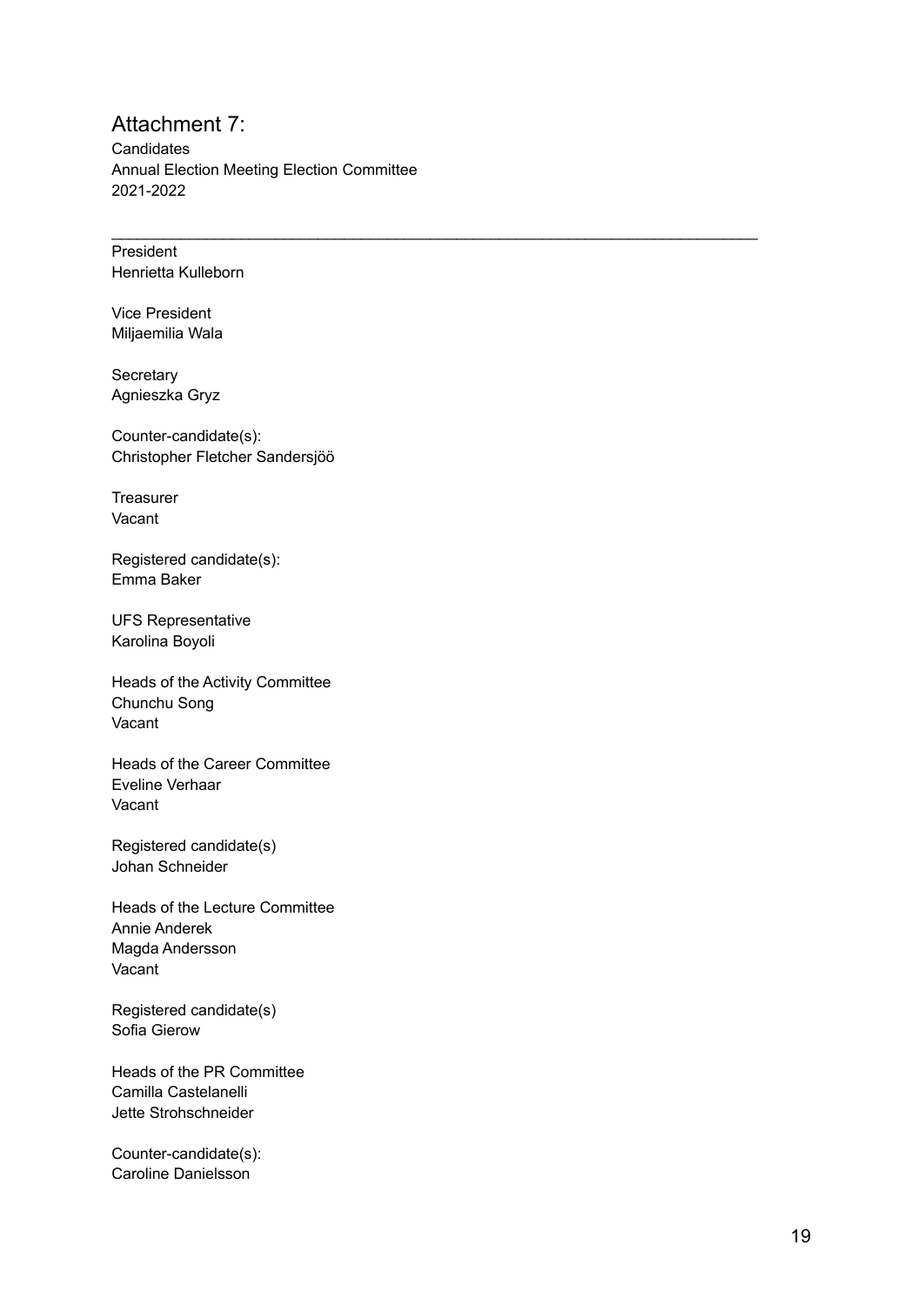Heads of the Travel Committee Linnea Svensson Rotberg Vacant

Editors-in-Chief of the Perspective Magazine Bahadir Sirin Vacant

Editors-in-Chief of the Perspective Pod&Radio Ismar Didić Vacant

Editors-in-Chief of The Perspective Webzine Ellen Löfgren Ondrej Gomola

Other elective positions: Auditor Vacant

Head of the Nominating Committee Vacant

Member of the Nominating Committee Vacant Vacant Vacant Vacant

Registered candidate(s) Damla Akkemik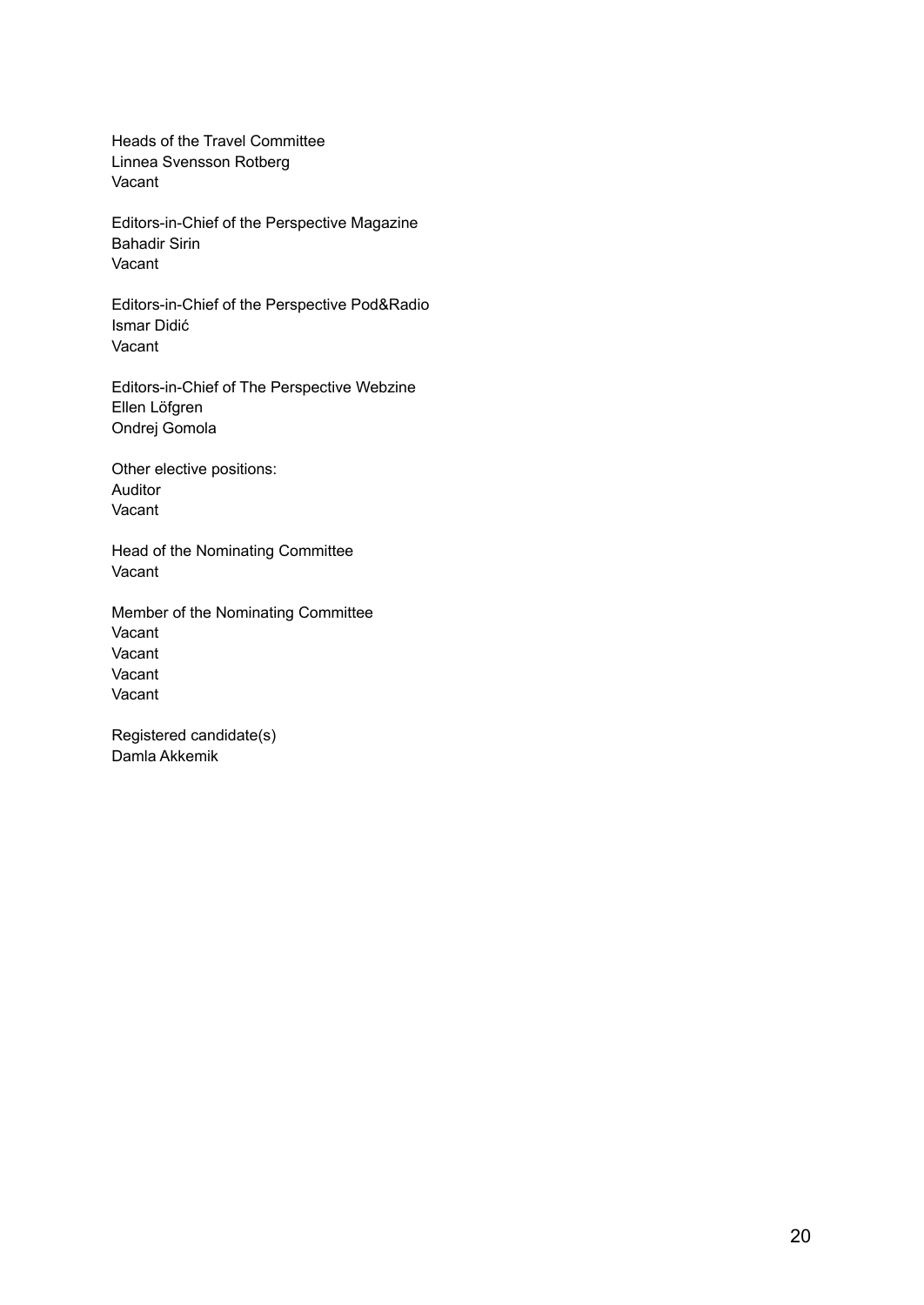# Attachment 8:

# **Background**

The Inspector position is a new position that was established when the new UPF Statutes entered into force on October 30th 2020. According to point 9 in the UPF Statutes the position is elected at the Annual Election Meeting for a period of 2 years and does not have to be announced. Furthermore, the position is prepared by the Board of the Association.

Because the Presidium works, and acts as a preparatory organ for overall operational matters, the point was brought up for a discussion at a Presidium meeting. There it was suggested that Rikard Bengtsson is a UPF alumni who is currently working at LU and is always helpful towards UPF. Because of this, Rikard seemed to be a clear candidate for taking on the UPF Inspector position. A formal request was sent to Rikard with a description of what the position would entail and the intent to nominate him as the UPF Inspector before the Annual Election Meeting if he accepts the nomination. Once he accepted the nomination, the Board approved to Rikard Bengtsson as the Boards proposition for Inspector to the Annual Election Meeting via Per Capsulam Decision.

# Motivation

Rikard Bengtsson is currently an Associate Professor at the Department of Political Science. While studying at Lund University he was also an active in UPF where he held two different board positions: First Head of Lecture and then President. Rikard has for the past years been a great support to the association and the Board. He has supported UPF by providing board members with help reaching lecturers within specific subjects, connected UPF members to mentors in the Mentorship Programme which is in collaboration with the Diplomatic Club and been available to assist other former board members with other sorts of help.

Furthermore, as an Associate Professor and a social scientist, he is in a position that gives him knowledge and a broad network that have been, and will continue to be, very helpful for UPF. Consequently, he has always been a great asset throughout the years. Because of this, the Board of UPF believes that Rikard will be great Inspector for UPF as he both have work experience relevant to help the Association fulfill its purpose as well as experience of what it's like being active in our Association.

# Proposal

The Board proposes that the Annual Election Meeting decides

To elect Rikard Bengtsson as the UPF Inspector for 2021-2023.

Soha Kadhim President 20/21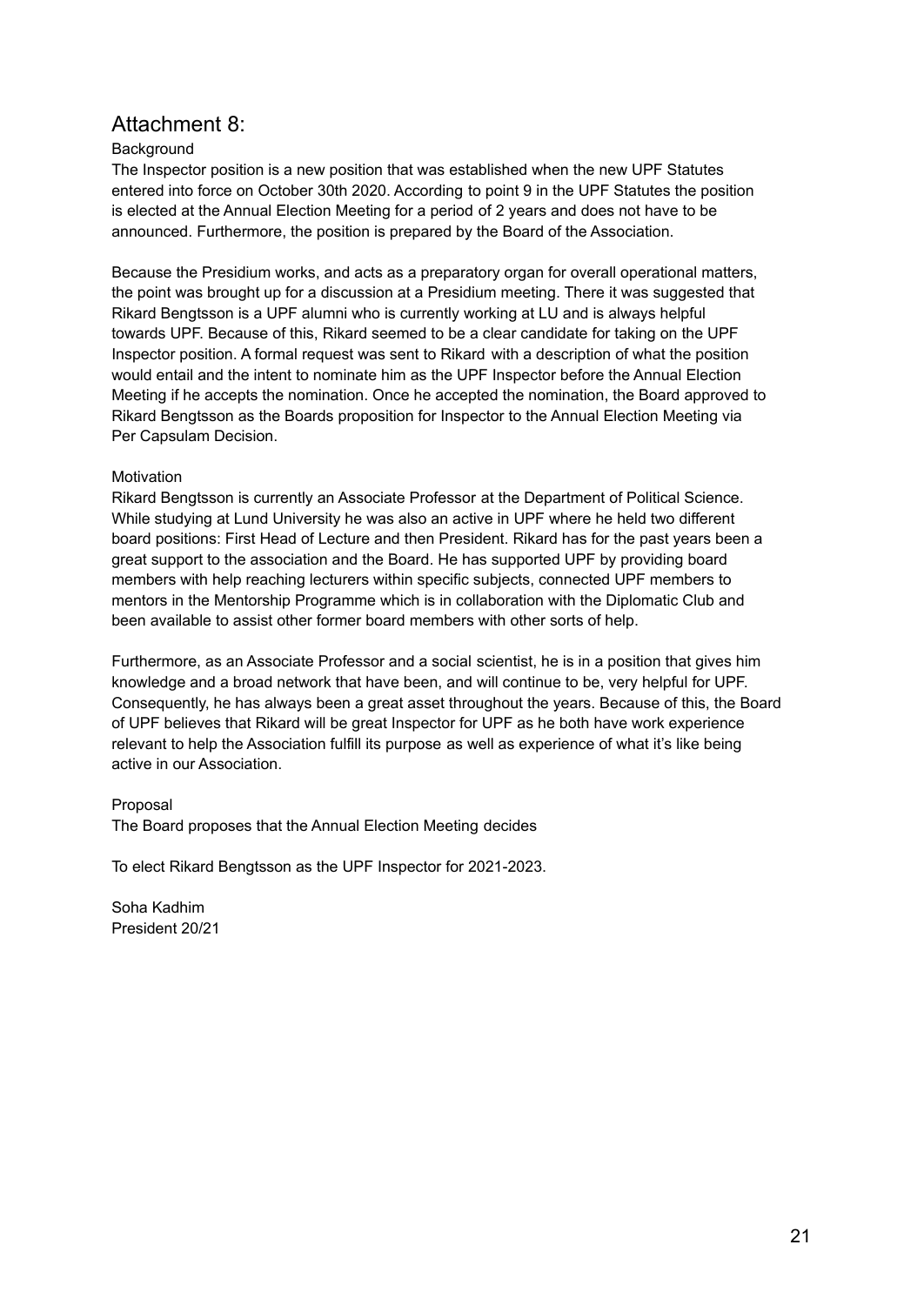# Attachment 9:

Motion about adopting Rules and Regulations

# **Background**

Little over one year ago, UPF started working on revising its regulatory documents and adopting new documents to create better transparency and accountability within the Association. When revising the former UPF By-laws, which resulted in our new UPF Statutes, the vision was to establish a secondary document that would act as a complement to the UPF Statutes.

# Purpose

It is stated in the Statutes that the Rules and Regulations should exist within the hierarchy of the steering documents of the Association, the aim is therefore to fulfill this statement and reiterate the hierarchy of the steering documents.

The Rules and Regulations is created to give an in-depth description regarding the structure of the Association with the goal to make UPF become more transparent in its work. This would be done by having the obligations and responsibilities for all the positions, committees, projects and groups public to ensure that there is a clear understanding of what each position entails. Consequently, the aim is therefore to make each organ and each position clear, not only the Board but for our members as well to increase the accountability within the Association. Moreover, it is created to ensure that potential trustees and board members know what they sign up for when they candidate for certain positions so that they feel like they can perform their tasks to the best of their abilities.

# Proposal

We propose that the Annual Election Meeting decides To adopt the Rules and Regulations

Soha Kadhim, President 20/21 Anna Mizser, Head of Career 20/21 Henrietta Kulleborn, Head of Activity 20/21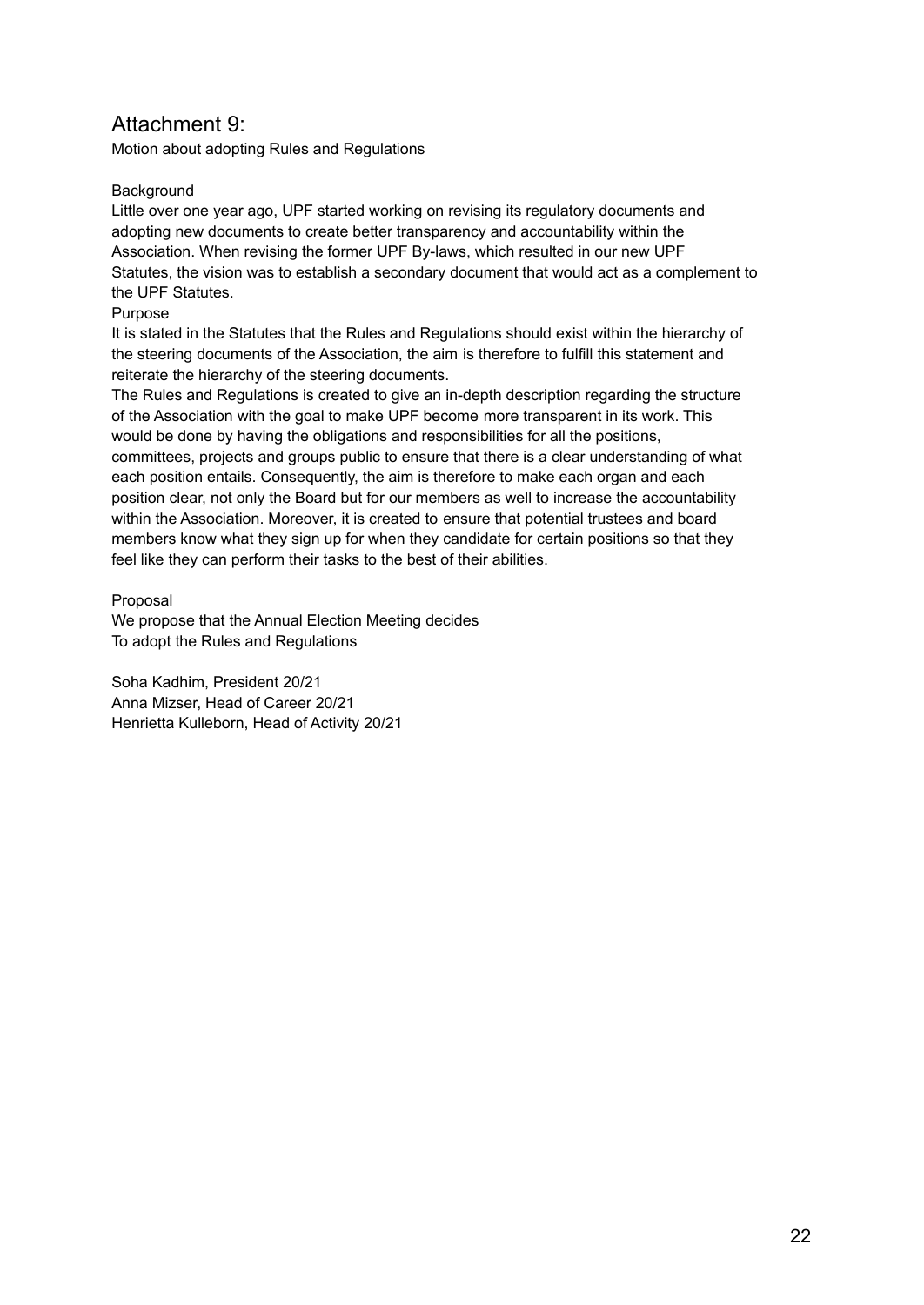# Attachment 10:

UPF Lund

#### Rules and Regulations

This document sets the rules and regulations for the work of UPF and exists to complement the UPF Statutes with in-depth descriptions in regards to each organ, position, committee, project and working group of the Association. The aim of this document is to achieve better transparency and accountability, where the work of UPF is clear for all members interested in

understanding what we offer and how we operate.

#### **Content**

Introduction 3 Instructions for the Board 4 Instructions for the Presidium 5 Instructions for the President 6 Instructions for the Vice President 8 Instructions for the Secretary 10 Instructions for the Treasurer 10 Instructions for the UFS-Representative 11 Instructions for the Committees 12 Generic instructions 12 the Activity Committee 13 the Career Committee 14 the Lecture Committee 15 the Magazine Committee 16 the Pod&Radio Committee 17 the PR Committee 18 the Travel Committee 20 the Webzine Committee 21 Instructions for policy-related positions 23 Instructions for the Crisis Group 23 Instructions for the Discrimination & Harassment Contact (DHC) 23 Other Trustee positions 24 Instructions for the Nominating Committee 24 Instructions for the Auditor(s) 25 Instructions for the Inspector 26 Instruction for the Senior Collegium 27

# I. Introduction

Starting point

The Rules and Regulations document is a complement to the UPF Lund's Statutes and serves to further describe and regulate the associations' different bodies and positions of trust. In case of conflict, the statutes have precedence. The Annual Meeting owns the Rules and Regulations. A change requires one (1) Annual Meeting decision.

# Language

The Association of Foreign Affairs Lund (UPF Lund) attaches great importance to a diverse participation and the principle of all students being able to represent themselves. Therefore, the working language at all meetings within the association shall be in English. Documents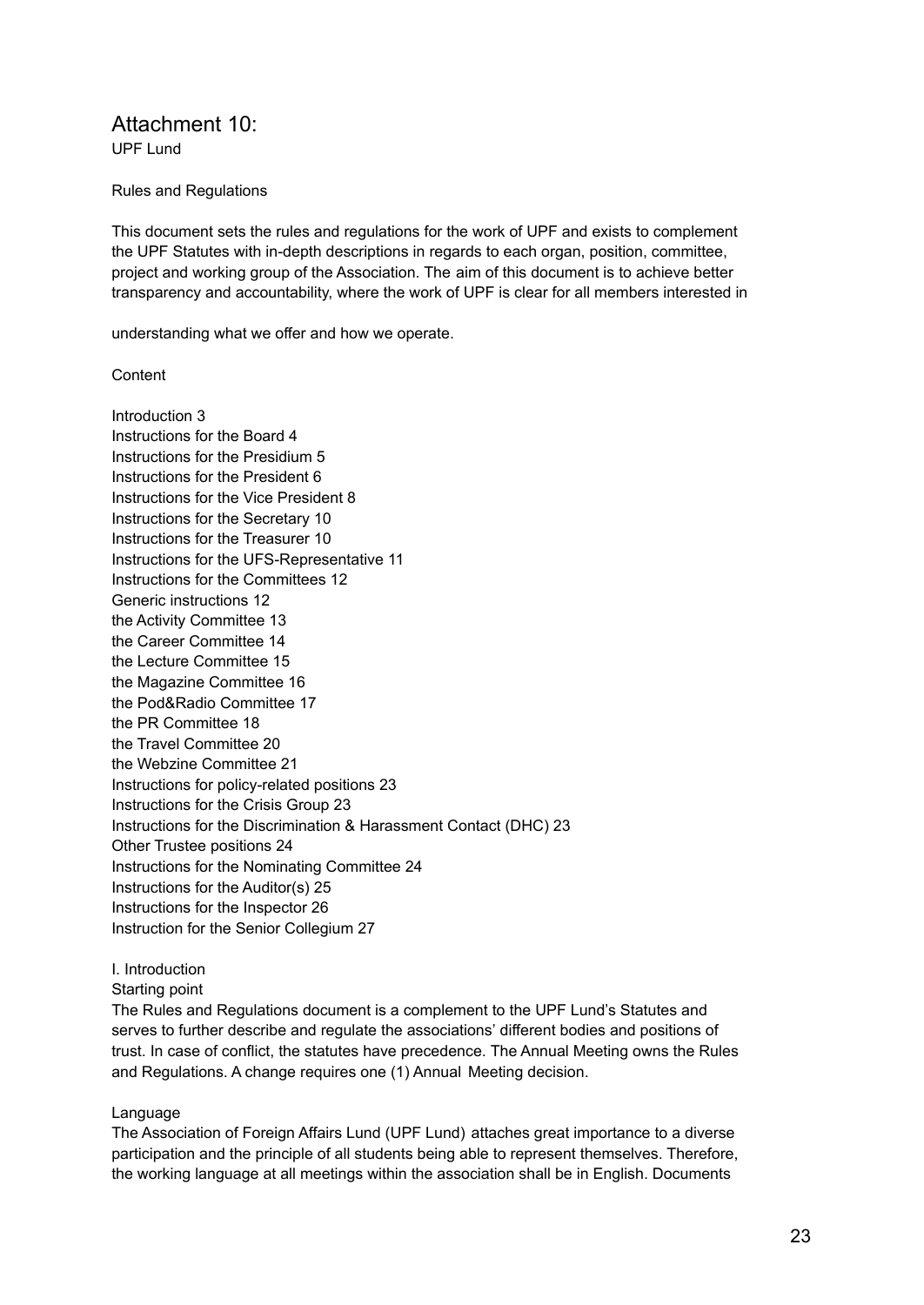for all meetings shall be written in English.

#### Rules of Procedure

The Rules of procedure regulates managerial and decision-making matters. The Rules of Procedure gives an overview of the most important rules UPF simulations should follow. The Rules of procedure can be found in a separate procedural document on the website. The Board owns the Rules of procedure. A change made to the procedural document requires one (1) decision by the Board.

#### The Annual Meetings

The Annual Meetings consist of the Annual Election Meeting and the Annual Meeting. The Annual Meetings are the highest decision-making body of UPF Lund. The Annual Meetings owns the Statutes and Rules and Regulations. The Annual Election Meeting elects people to the internal positions of the Association and handles motions submitted to the meeting. The Annual Meeting takes decisions about the various documents that will regulate the upcoming fiscal year. This can for example include the Operational Plan and the Operational Budget.

#### II. Instructions for the Board

The Board is appointed by the Annual Election Meeting and consists of the Presidium and the Heads of each respective committee, with exception to the Nominating Committee. The Board assumes their roles on the 1st of July for a mandate period of one (1) year (until June 30th). The Board meets regularly and works closely with the activities of the Association. The Board acts as the highest decision-making organ for the Association between the Annual Meetings and handles questions that are closer to regular operations, such as by-elections, takes operational decisions and carries out activities on the behalf of the Association. The Board is responsible to regularly evaluate, establish and revise the Association's regulatory documents under the Statutes and Rules and Regulations.

§1 The Board is collectively obligated to

- Be responsible for running the regular operations,
- Have an overview of all activities organized by theAssociation,
- Make sure changes that have been decided upon are implemented,
- Understand and follow the Association's steering document
- Ensure good relations and transparency towards the members of the Association,
- Act as the link between the Board and the committees, and
- Work actively with recruitment.

# §2 Every Board Member is obligated to

- Attend and actively participate in the board meetings,
- Inform the Presidents and have their absence approved for missing board meetings,
- Come prepared to the board meetings by reading the documents sent out beforehand,
- Always act in the best interest of the Association,
- Attend important recruiting events as a UPF representative, this includes but is not limited to:
- Hälsningsgillet (Expo Fair),
- Student Association Fair (SAF),
- Get Active events,
- Board trips, and
- Mingles organized in conjunction with big events.
- Maintain the office. This includes but is not limited to
- Having office hours which includes being available to members,
- Cleaning the office, and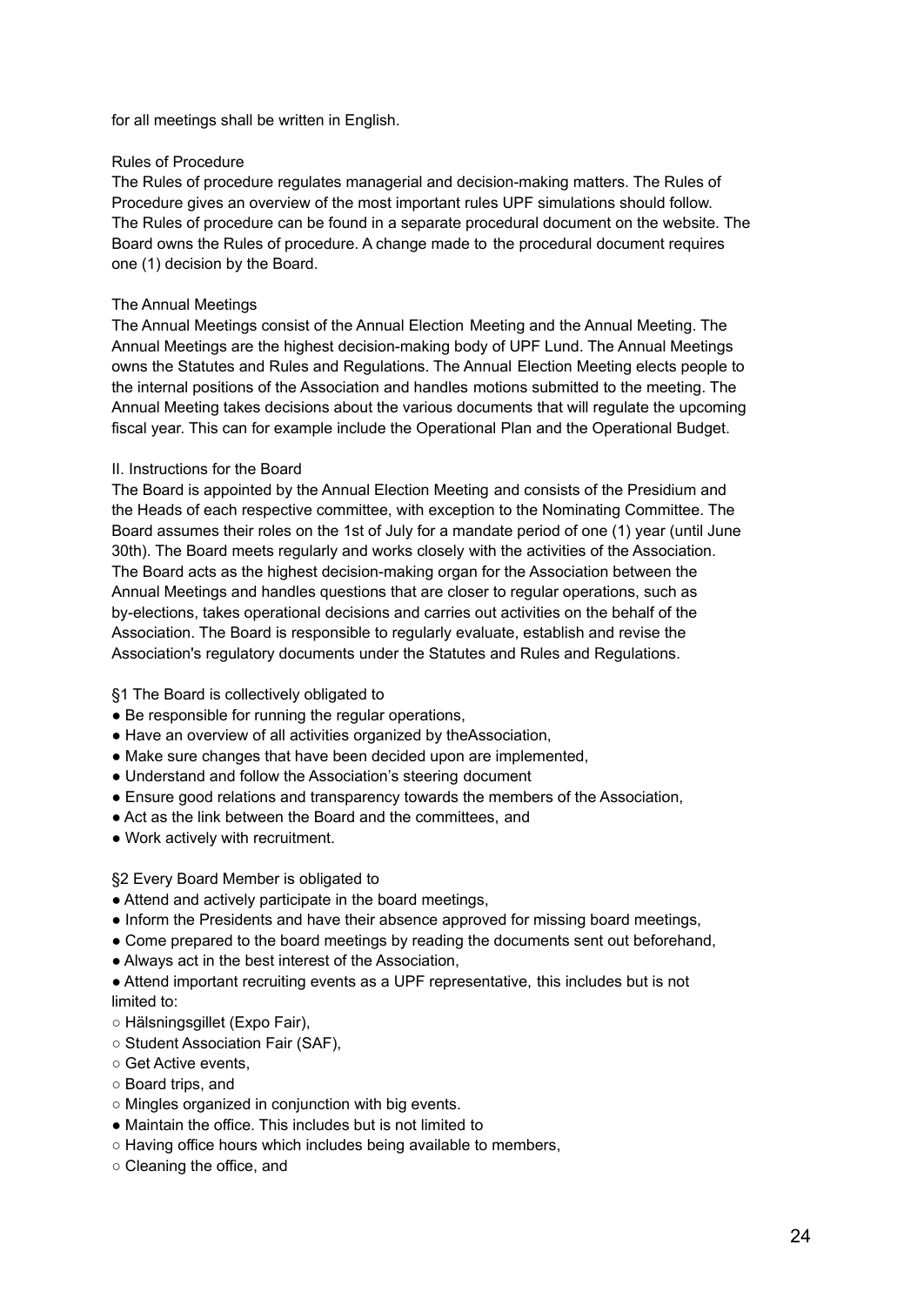○ Purchasing fika, on a weekly basis.

● Always work on making sure that the operations within committees and groups are conducted in an inclusive and transparent manner.

§3 The Board is furthermore responsible for creating a Project of the Year. This project must be decided upon through a board decision.

§4 Once the project is decided upon, a project group shall be elected to execute the project. This project should consist of both BoardMembers and regular Members.

§5 The project group is obligated to

● Amongst themselves appoint a person with the responsibility to call for meetings and report back to the Board with their progress,

● Report back to the Board about plans and updates regarding the project, and

• Do the work within their mission according to the instructions they have been given by the Board.

III. Instructions for the Presidium

The Presidium consists of the President, the Vice President, the Secretary, the Treasurer and the UFS-representative.

§1 The Presidium should at the beginning of each operational year decide how the work of the Presidium shall be conducted throughoutthe year.

§2 The Presidium is responsible to

● Act as a preparatory organ for the organisational matters of the Association,

• Be a support for the President and the Vice President when needed, in regards to the overall associational matters, and

● Make sure that Knowledge Exchanges are carried out during the operational year.

I. Instructions for the President

The President is appointed by the Annual Election Meeting and is a part of the Presidium. The President holds the utmost responsibility. The position is held by one (1) individual.

§1 The President is responsible for representing the Association externally.

§2 The President is the media spokesperson for the Association. The President has the possibility to delegate parts of this responsibilityto other members of the Board.

§3 The President is responsible for making sure that the operations comply with the regulatory documents as well as the purpose of UPFduring their mandate period.

§4 The President holds the authority to interpret regulatory documents in accordance with §11.1 in the Statutes.

§5 The President is obligated to

- Always act in the best interest of the Association,
- Coordinate the Board,
- Coordinate the Nominating Committee,
- Have a good knowledge of the Association's finances as the individual signatory,
- Have a good knowledge of the regulatory documentsof the Association,
- Together with the Treasurer set the Operational Budget,
- Assist the Treasurer in questions regarding the budget, payments and finances of the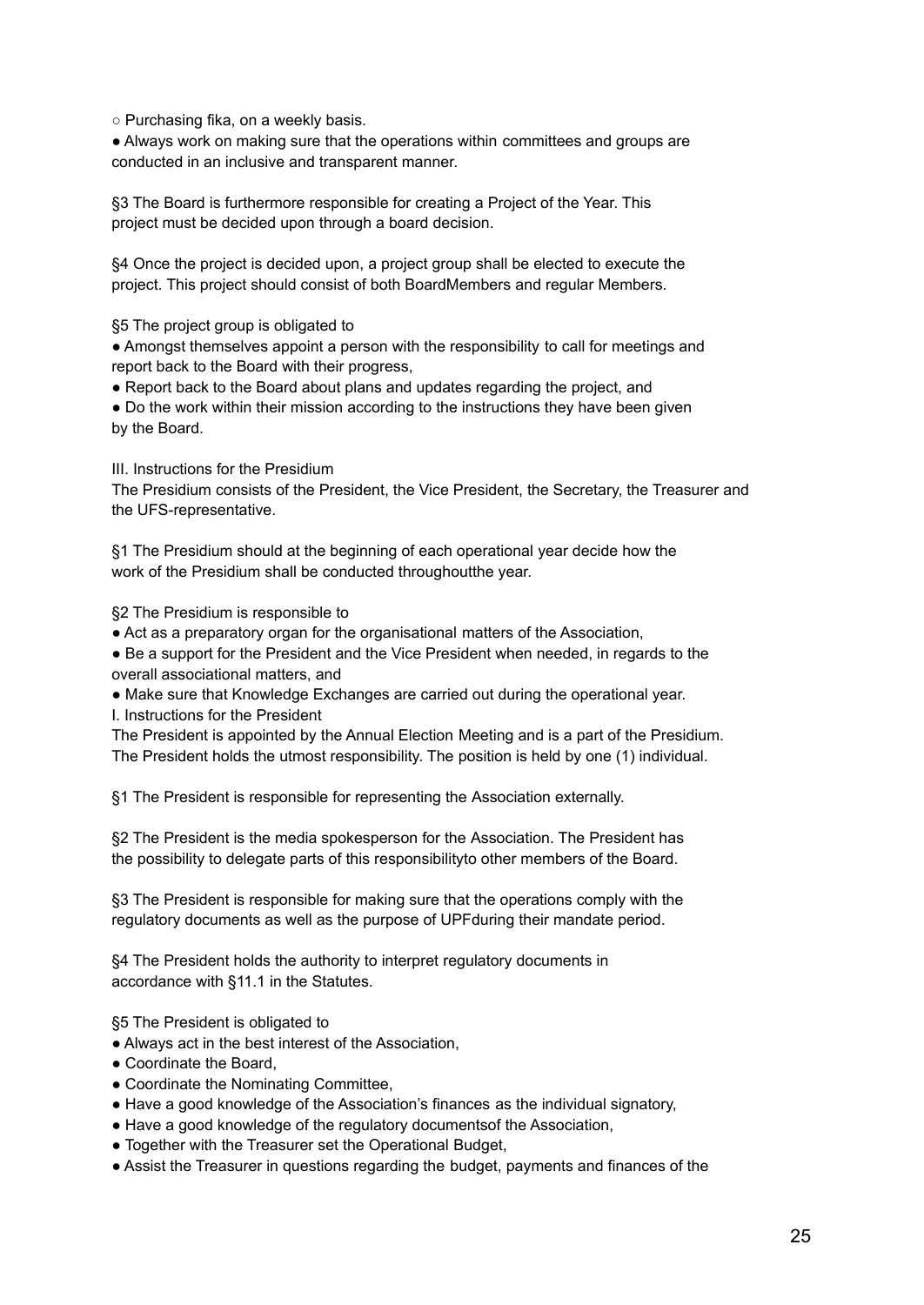# Association,

● Together with the Treasurer write applications for grants that UPF applies for on a yearly basis. This includes but is not limited to

- Folke Bernadotteakademi (FBA),
- ForumCiv, and
- Myndigheten för Ungdoms- och Civilsamhällesfrågor (MUCF).
- Together with the Treasurer write reports for the grants that UPF have applied for,
- Make sure that ansvariga utgivare (eng translation: publishers) are elected for the media committees and that the elected candidates are reported to the proper authorities prior to the beginning of November each year,
- Uphold a good relationship with collaboration partners and sign new agreements,

● Attend the UFS Annual Assemblies together with the UFS Representatives and vote in accordance with discussions and/or decisions taken by the Board prior to the Annual Assemblies,

- Manage the UPF Google account,
- Coordinate external education organized by third parties, and
- Educate the Board and Trustees in UPFs regulatory documents.

§6 The President is furthermore responsible together with the Vice President to

- Provide assistance to Board Members and Trustees when needed throughout the year,
- Set dates for Board Meetings and Annual Meetings,
- Compose an Operational Plan and Annual Plan in accordance with the Statutes,
- Evaluate collaboration agreements on a yearly basis, and if needed together with the Treasurer,
- Evaluate potential collaboration request(s) and present proposal(s) to the Board,
- Continue to look for new beneficial collaborations on behalf of the Association throughout the operational year,
- Make sure that the Association has a recruitment strategy for the operational year,
- Make sure Get Active events are organized and that UPF are present at fairs during the academic year,
- Plan board kick-offs and board kick-out,
- Hold individual talks for board members and trustees, and

● According to all evaluations conducted on behalf of the Presidents or Association, strive to adjust the operations in conjunction with the results.

§7 The President is not limited to the points mentioned in this document and should understand that other tasks will potentially end up being their responsibility during the operational year.

§8 The President is responsible for regularly assessing and communicating tasks that are both specific and common with the Vice President.

§9 A President can resign by informing the Board of their decision at a Board Meeting, or call for an extra board meeting if no meeting is scheduled within a reasonable time.

II. Instructions for the Vice President

The Vice President is appointed by the Annual Election Meeting and is a part of the Presidium. The Vice President position is held by one (1) individual.

§1 The Vice President assists the President in their duties throughout the operational year. In case the President is absent, the Vice President is responsible for carrying out the duties of the President as regulated in theStatutes as well as this document.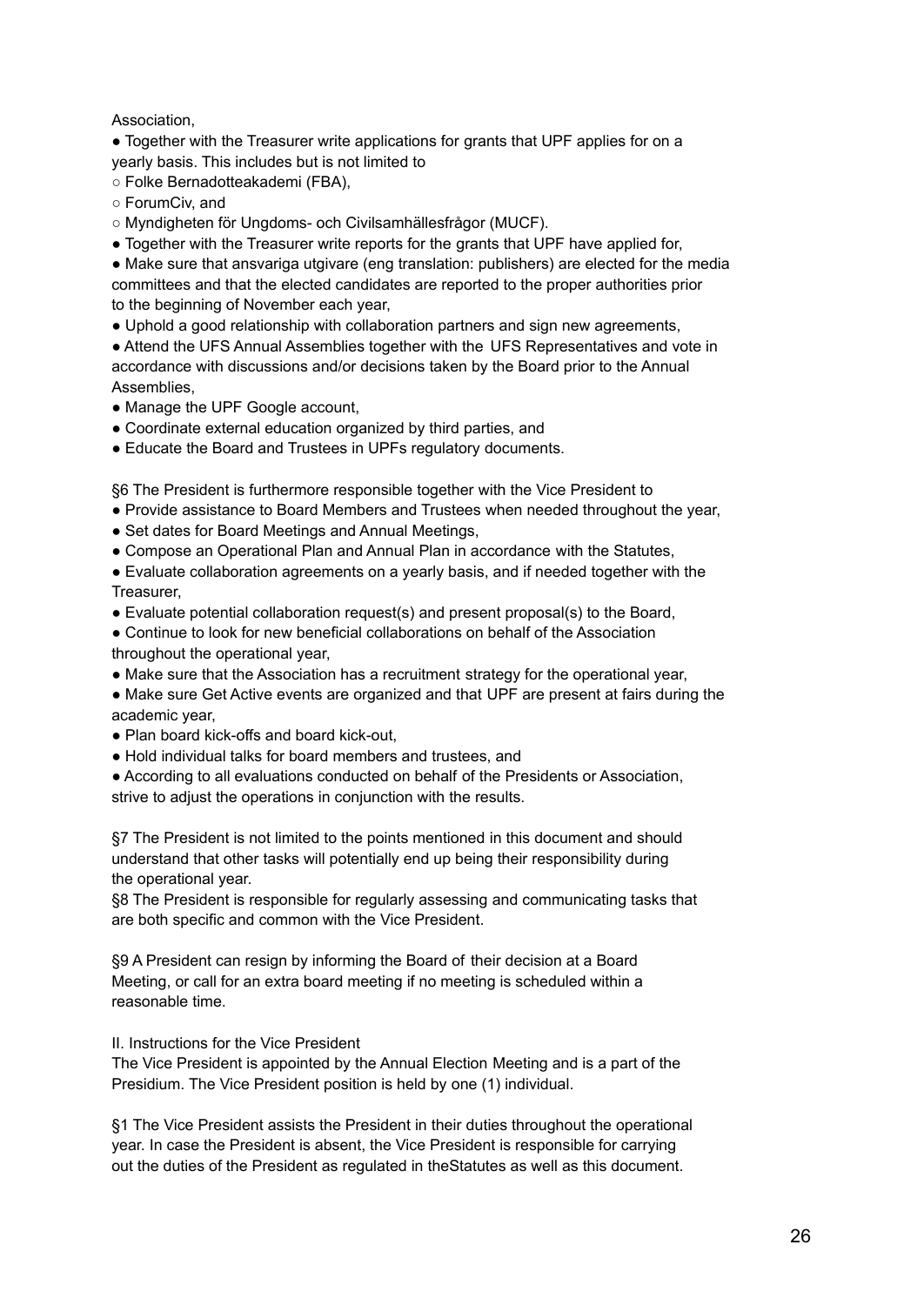§2 The Vice President can assist the President in making sure that the operations comply with the regulatory documents as well as the purpose of UPF during their mandate period.

§3 The Vice President is responsible for the internal communication of the Association. The tasks included are to

- Coordinate the Presidium,
- Coordinate the Trustees that are not part of a committee, with the exception of the Nominating Committee,
- Compose and send weekly updates to the Board,
- Manage the UPF Slack account,
- Plan internal education(s) for the Board & Trustees, and
- Take the President's reporting at Board Meetings.

# §4 The Vice President is obligated to

- Always act in the best interest of the Association,
- Have a good understanding of the Association's regulatorydocuments and finances,
- Assist the Treasurer and President in writing the Operational Budget, Grant
- applications and reports, if requested,

● Continuously promote and strengthen a healthy work environment for the Board, Trustees and Active Members by creating evaluations;

- Regarding the stress levels of Board Members and Trustees,
- Regarding organizational matters and procedures, and

 $\circ$  For active members regarding their ability to develop and affect the work of their committee.

§5 The Vice President is furthermore responsible together with the President to

● Provide assistance to Board members and Trustees when needed throughout the operational year,

- Set dates for Board Meetings and Annual Meetings,
- Compose an Operational Plan and an Annual Report in accordance with the Statutes,

● Evaluate collaboration agreements on a yearly basis, and if needed together with the Treasurer,

● Evaluate potential collaboration request(s) and present proposal(s) to the Board,

• Continue to look for new beneficial collaborations on behalf of the Association throughout the operational year,

● Make sure that the Association has a recruitment strategy for the operational year,

● Make sure that Get Active events are organized and that UPF has a presence in fairs during the academic year,

- Plan board kick-off and kick-out,
- Hold individual talks with Board Members and Trustees,

● According to evaluations, strive to adjust the operations of the Association in conjunction with the results.

§6 The Vice President is not limited to the points mentioned in this document and should understand that other tasks will be their responsibility during the operational year.

§7 The Vice President is responsible for regularly assessing and communicating tasks that are both specific and common with the President.

§8 In case the President resigns, the Board can call for an Extra Annual Meeting to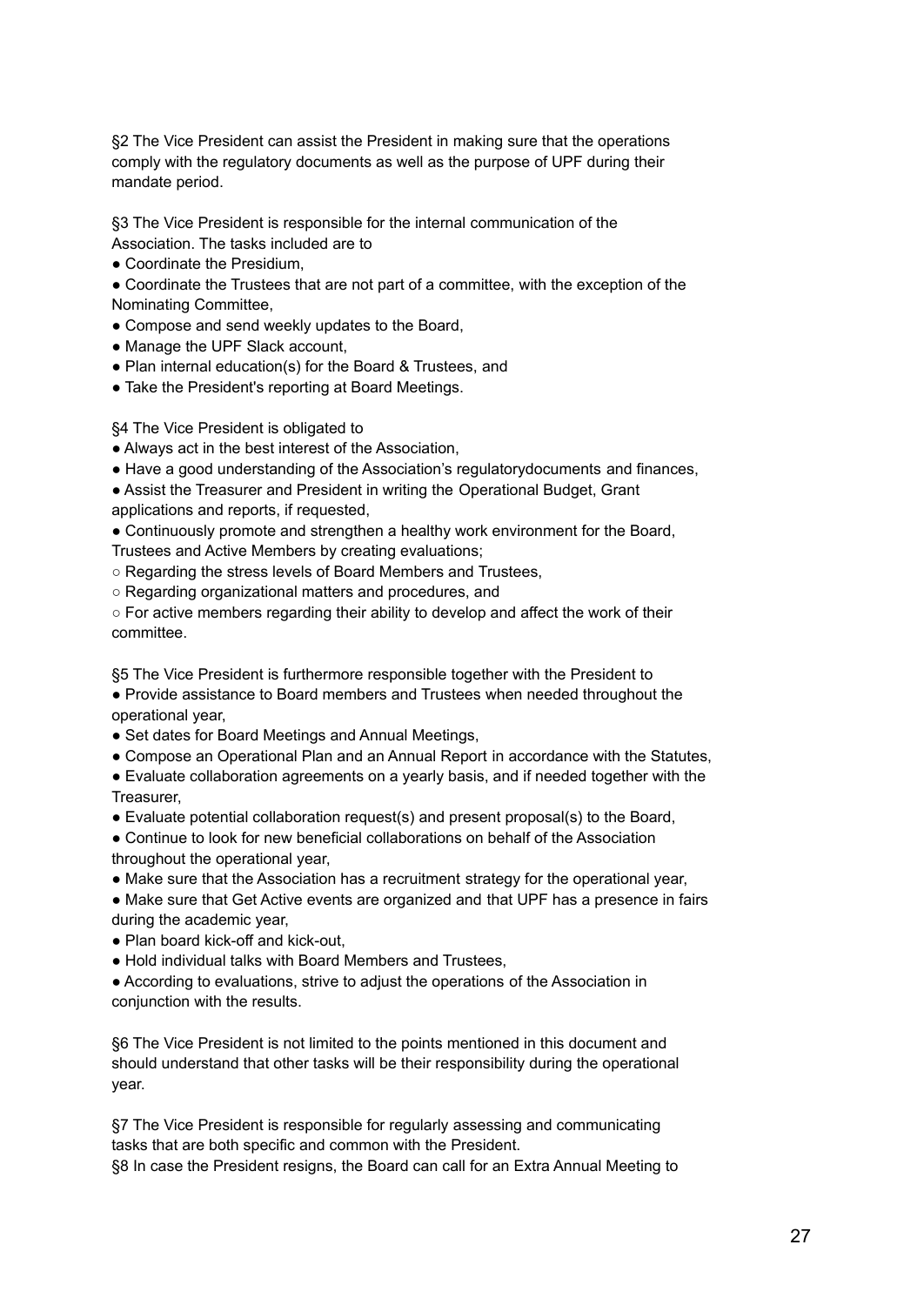elect a new President, if deemed necessary by the Board. The Vice President assumes the role of Acting President until a new President is elected.

III. Instructions for the Secretary

The Secretary is appointed by the Annual Election Meeting and is a part of the Presidium. The Secretary is responsible for upholding the administrative duties that are mentioned in this section. The position of Secretary is held byone (1) individual.

§1 The Secretary is responsible for writing, making public, and archiving the protocol from board meetings.

§2 The Secretary is obligated to

● Have a certain knowledge of the Rules of Procedures And the Statues,

- Administer the membership registry as well the Senior Collegium registry,
- Write the weekly newsletter, and

● Make sure that the year has been documented and archived in the AF archive, or another suitable alternative.

# IV. Instructions for the Treasurer

The Treasurer is appointed by the Annual Election Meeting and is a part of the Presidium. The Treasurer is responsible for the Association's financial matters. The position of Treasurer is held by one (1) individual.

§1 The Treasurer is obliged to

- Together with the President write the Operational Budget,
- Together with the President apply for Grants. This includes but is not limited to:
- Folke Bernadotteakademin (FBA),
- ForumCiv,
- Myndigheten för Ungdoms- och Civilsamhällesfrågor (MUCF).
- Together with the President write Grant reports
- Manage the Association's accounting,
- Write quarterly reports,
- Reimburse members for any UPF related expenses,

• Take part in meetings with paying collaboration partners of the Association if deemed necessary,

● At the end of the operational year write an AnnualBudget Report,

● Assist the Board with any questions regarding the budget, payments and finances of the Association, and

● At the beginning of the operational year make sure that the Heads of the different committees understand how their budget is structured and what parts of their budget are earmarked for various Grants.

V. Instructions for the UFS-Representative

The UFS Representative is appointed by the Annual Election Meeting and is a part of the Presidium and the Board of UPF. The UFS Representative is furthermore a part of the Board of the Swedish Association of Foreign Affairs (SAIA/UFS). The position is held by (1) one individual.

§1 The UFS Representative is responsible for representing the Association's Board and its members in the Board of the Swedish Associationof Foreign Affairs

§2 The UFS Representative is obliged to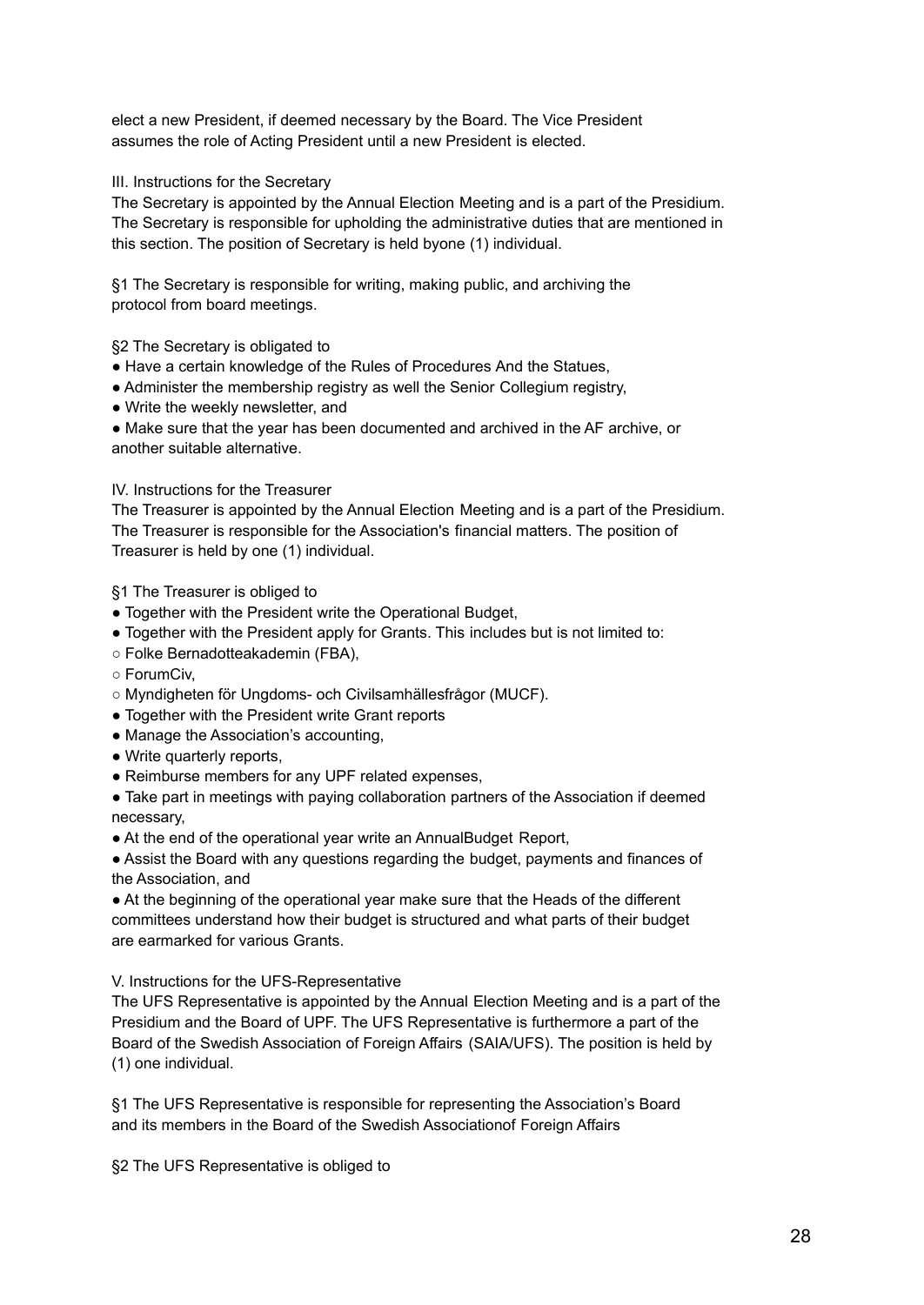● Work in accordance with the standpoints and interests of both the Association's Board and its members,

● Attend local and national board meetings. In case these meetings collide, prioritize the UFS Board Meeting,

• Attend the UFS Annual Assemblies together with the President,

● Commit to upholding constant transparency and communication between the

Association's board and the UFS board, and

● Regularly update the Board and Presidium regarding points that will be or have been discussed at the national level. The UFS Representative should furthermore ask for instructions on how to vote on certain matters at national board meetings during the operational year.

§3 The UFS Representative is responsible for creating a channel of communication for the Board regarding UFS matters that cannot be discussed at board meetings but is still relevant for the Board.

IV. Instructions for the Committees

I. Generic instructions

§1 The Heads of the Committees are responsible for understanding how their committee budgets are structured and use their budgets in accordance with the Association's norms and guidelines.

§2 The committees are responsible for producing events or contents in line with stipulations of approved grants for the Association.

§3 The committees are responsible for planning and carrying out social events and committee hangouts for their active members.

§4 In case working groups are established within a committee, they will be responsible to

● Amongst themselves appoint a person with the responsibility to call for meetings and report back to the Committee,

● If requested by the Heads of the Committee, take minutes at the meetings and report these back to the Heads of the Committee,

● Do the work with their mission or within their focus according to the instructions they have been given by the Heads of the Committee, and

● In case of dissolvement due to; lack of active members, having finished their assignment or any other reasons, give a report on the operations to the Heads of the Committee.

§5 If a committee has Trustee positions, the positions will be announced by the Heads of the Committee and are elected internallyby the committee as a collective.

§6 If a Trustee wishes to resign from their position, they must inform the Heads of the Committee of their decision, and resign accordingto what has been agreed upon.

II. the Activity Committee

The Activity Committee exists to create a social context in the Association. The committee is led by two (2) Heads of the Committee.

§1 The Activity Committee is responsible for organizing all social events for either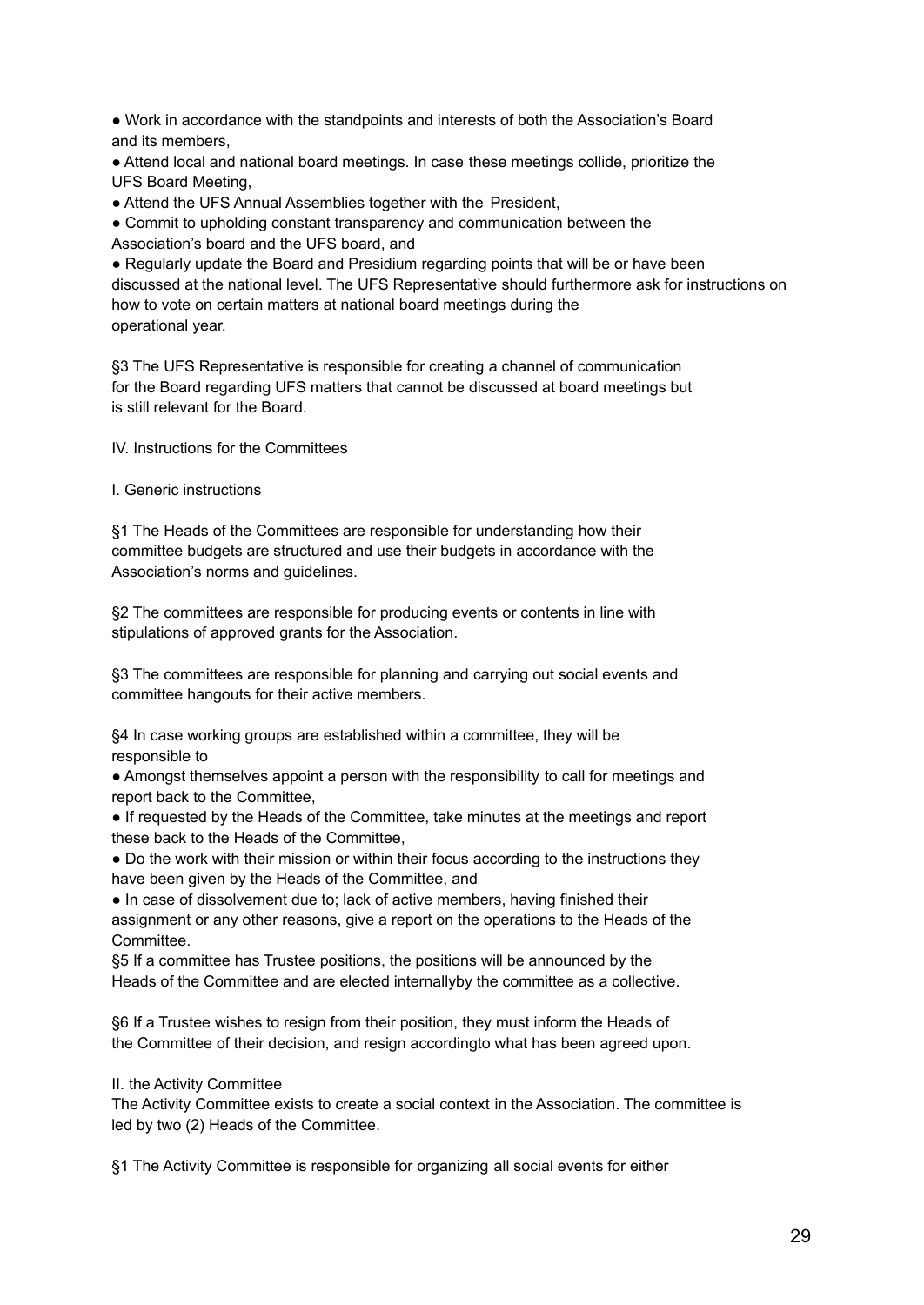the Association or active members.

§2 The Activity Committee consists of active members and Heads of the Activity Committee. The committee is open and any UPF member can, at any point, become active in the Activity Committee.

§3 The Activity Committee is obligated to

● Every year arrange events, and

● To plan and carry through the Association's recurring social activities including but is not limited to

o Sittnings,

o Annual ball,

o Pub nights,

o Sports events, and

o Inter-committee events.

§4 The Heads of Activity Committee are obligated to

- Summon the Activity Committee,
- Lead the meeting of the committee,
- Be responsible for carrying through the visions from the Operational Plan, and

• Make sure that the Activity Committee is following the policies and other steering documents within the Association.

§5 The Activity Committee has three (3) trustee positions. One (1) Ball Coordinator, and one (1) QuizMaster; (1) Event Description Lead.

§6 The Ball coordinator is responsible for planning and coordinating the UPF's annual ball. The Ball Coordinator is furthermore responsible for

● Keep the Heads of Activity updated with the progressof the Ball planning, and

● Ensure that the PR Committee receives marketing information according to their guidelines.

§7 The QuizMaster is responsible for initiating quiz planning, and create quizzes with the help of committee members.

§8 The Event Description Lead is responsible for drafting descriptions of different events with the help of the committee members.

III. the Career Committee

The Career Committee exists to create a link between the work-life and the Association's members. The committee is led by two (2) Heads of the Committee.

§1 The Career Committee is responsible for the career-related events for active members and members of the Association.

§2 The Career Committee consists of active members and Heads of the Career Committee. The committee is open and any UPF member can, at any point, become active in the Career Committee.

§3 The Career Committee is obligated to

● Every year arrange seminars with a connection to career for all members of the Association, and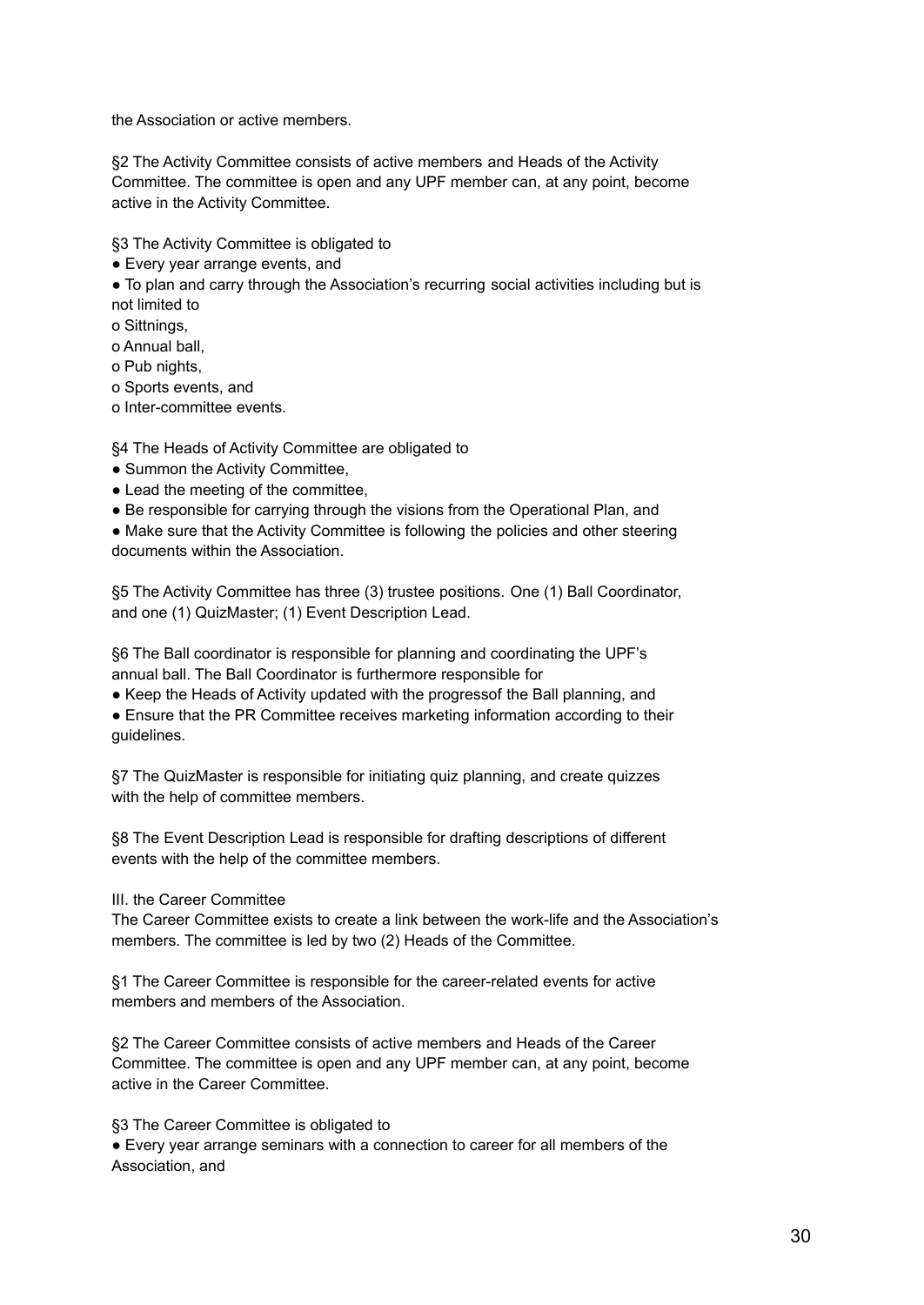- To plan and execute:
- o The Networking Event,
- o The Mentorship Programme, and
- o The Prep-Course every working year.

# §4 The Heads of the Career Committee are obligatedto

- Summon the Career Committee,
- Lead the meeting of the committee,
- Be responsible for carrying through the visions from the Operational Plan, and

● Make sure that the Career Committee is following the policies and other steering documents within the Association.

§5 The Career Committee has two (2) Trustee positions. One (1) Prep Course Lead and one (1) Booking Manager.

§ 6 Prep Course Lead is responsible to

- Coordinate bookings and schedules for the Prep Course,
- Coordinate the invites for the Prep Course,
- Oversee the broader themes of the Prep Course, and
- Being in close contact with the Heads of the Career Committee to coordinate the work.

§ 7 Booking Manager is responsible to

● Book all potential trips, hotels, seminar rooms that are necessary for the events being planned.

● Being in close contact with the Heads of the Career Committee to coordinate the work.

# IV. the Lecture Committee

The Lecture Committee exists to create lectures and panels that broadens the members' understanding of foreign affairs with a specific focus on current topics and developments. The committee is led by three (3) Heads of the Committee.

§1 The Lecture Committee is obligated to plan and execute lectures and panel discussions on behalf of the Association.

§2 The Lecture Committee consists of active membersand Heads of the Lecture Committee. The committee is open and any UPF member can, at any point, become active in the Lecture Committee.

§3 The Heads of the Lecture Committee are obligatedto

- Summon the Lecture Committee,
- Lead the meeting of the committee.
- Be responsible for carrying through the visions from the Operational Plan,
- Make sure that the Lecture Committee is following the policies and other steering documents within the Association, and
- Strive to organize events in accordance with the association's contractual obligations.

# V. the Magazine Committee

The Magazine Committee exists to create and publish written content in the form of The Perspective Magazine. The committee is led by two (2) Heads of the Committee, also referred to as the Editors-in-Chiefs of the MagazineCommittee.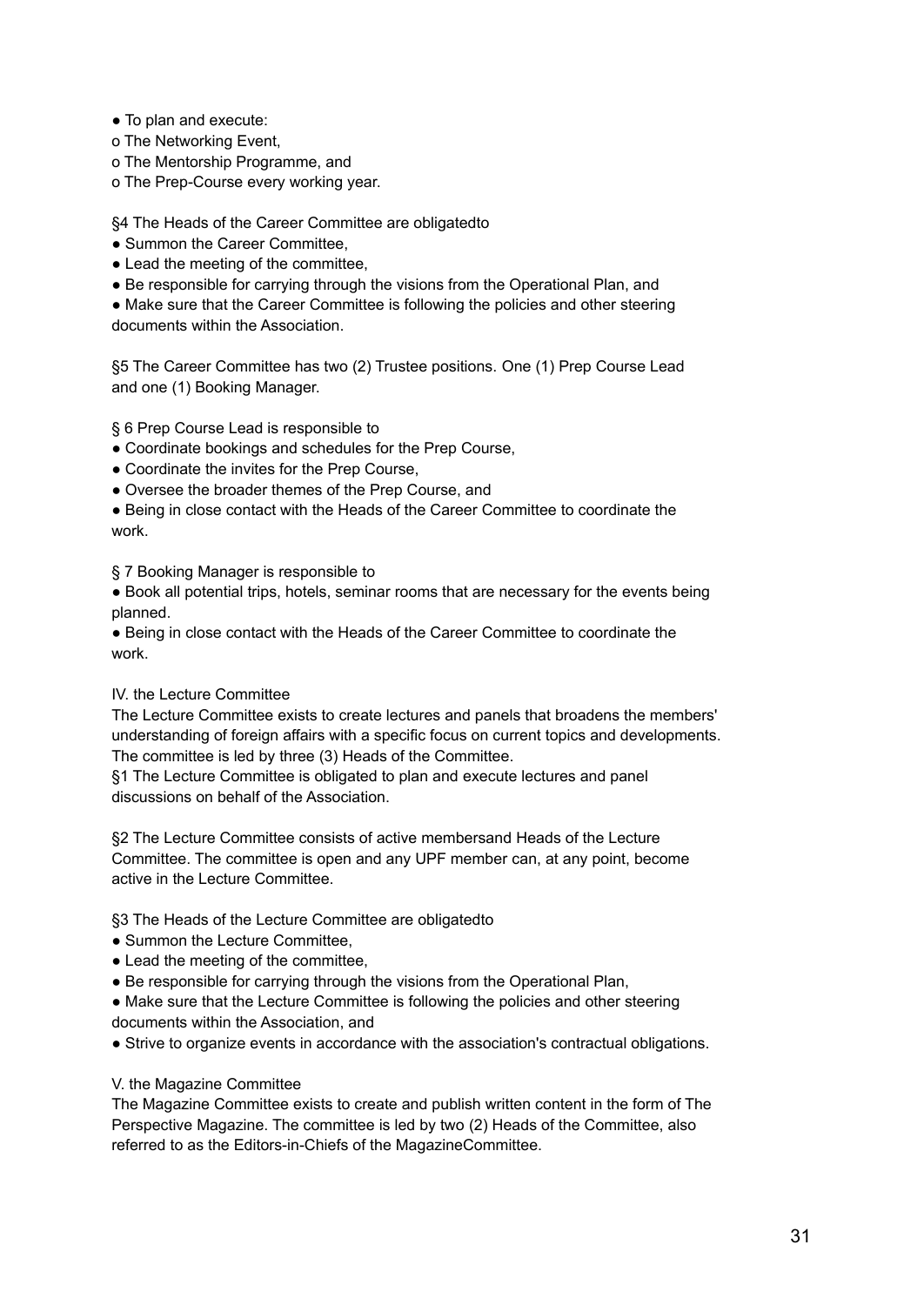§1 The Magazine Committee is responsible for quarterly publishing and printing The Perspective Magazine.

§2 The Magazine Committee consists of active members and Heads of the Magazine Committee. The members are appointed by the Heads of the Magazine Committee.

§3 The Magazine Committee is obligated to

- Assemble the editorial team,
- Quarterly write, publish and print The Perspective Magazine, and

● To make sure that proper disclaimers are added to Magazine issues that are connected to various Grants.

§4 The Heads of Magazine Committee are obligated to

- Summon the committee.
- Lead the meeting of the committee.
- Be responsible for carrying through the visions from the Operational Plan, and

● Make sure that the Magazine Committee is following the policies and other steering documents within the Association.

§5 Magazine Committee has two (2) Sub-Editor trustee positions.

§6 Sub-Editors are responsible to

● Take on additional editorial responsibilities which are decided upon together with the Editors-in-Chief,

• Help develop articles as well as potentially writing their own articles,

● Proof-read and edit other reporters' work by providing in-depth commentary and

feedback for the reporters on flow, grammar and angle,

● Fact-check the sources, and

• Be the contact person in case reporters have questions regarding comments given on their articles.

# VI. the Pod&Radio Committee

The Pod&Radio Committee exists to create audible content for the association in the form of live radio shows and podcasts. The committee is led by two (2) Heads of the Committee, also referred to as the Editors-in-Chiefs of the Pod&RadioCommittee.

§1 The Pod&Radio Committee is obligated to produce audible content for the Association.

§2 The Pod&Radio Committee consists of active members and Heads of the Pod&Radio Committee. The committee is open and any UPF member can, at any point, become active in the Pod&Radio Committee.

§3 The Heads of Pod&Radio Committee are obligatedto

- Summon the Pod&Radio Committee,
- Lead the meeting of the committee,
- Provide an introduction to the members of the broadcasting, recording and editing software used,
- Be responsible for carrying through the visions from the Operational Plan, and

● Make sure that the Pod&Radio Committee is following the policies and other steering documents within the Association.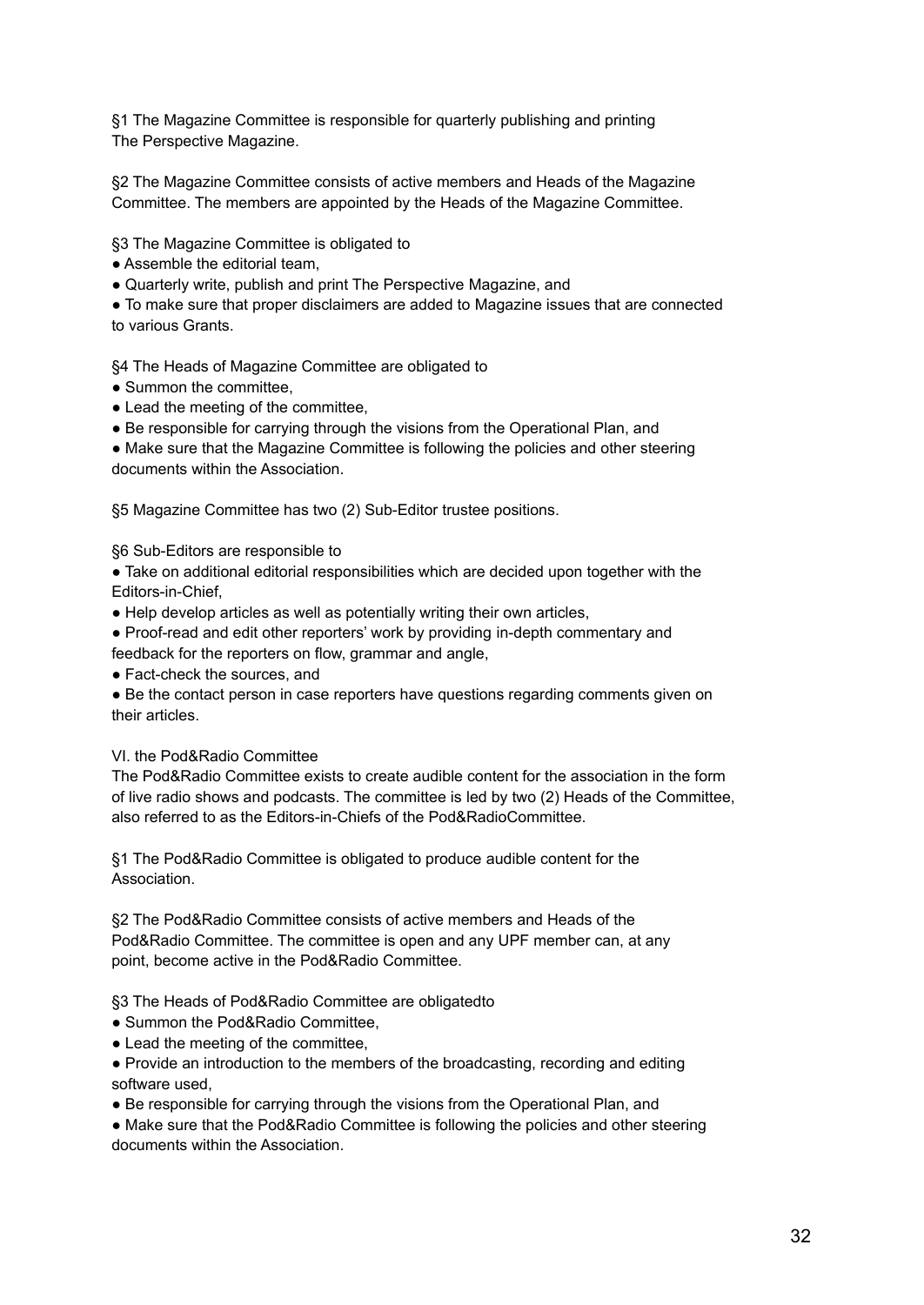§4 The Pod&Radio Committee has two (2) trustee positions. One (1) Live Show Trustee and, one (1) Editing Trustee.

§5 The Live Show Trustee is responsible to

• Host the live shows,

• Understand and handle the programme that is being used in the studio for live shows, and

• Coordinate the committee members that are to be part of the live shows.

§6 The Editing Trustee is responsible to

• Support to the committee members, and

● Edit shows in accordance with what has been decided upon with the Heads of Pod&Radio.

# VII. the PR Committee

The PR Committee exists to promote the Association and its activities to potential and existing members. The committee is led by two (2) Heads of the Committee.

§1 The PR Committee is responsible for the marketing of events organized by the Association as well as the Association as a whole.

§2 The PR Committee consists of active members and the Heads of the PR Committee. The committee is open and any UPF member can, at any point, become active in the PR Committee.

§3 The PR Committee is obligated to

● Promote what is happening in the Association and keep current members up to date with activities, board meetings, and other important information,

• Promote the advantages of becoming an active member, and

● Maintain the official website of UPF Lund (upflund.se).

§4 The Heads of the PR Committee are obligated to

- Summon the PR Committee,
- Lead the meeting of the committee,
- Be responsible for carrying out the visions from the Operational Plan,
- Make sure that the PR Committee is following the policies and other steering documents within the Association,

● Create and develop merchandise on behalf of the Association, and create opportunities for input from the Board, and

● In conjunction with ordering merchandise, inform the Board of any rules or structure in place for how to sell the merchandise during the operational year.

§5 The PR Committee has three to five (3-5) trustee positions. One to two (1-2) Social Media Lead(s), One (1) Graphic Design Lead, One (1) Website Lead, and One (1) Video Lead.

§6 Social Media Lead(s) are responsible to

● Post the majority of the Facebook, Instagram, Twitter and LinkedIn social media content for UPF events and activities,

● Do the majority of the live posting on social media during UPF events and activities, and

● Dedicate at least 1h per week to these responsibilities.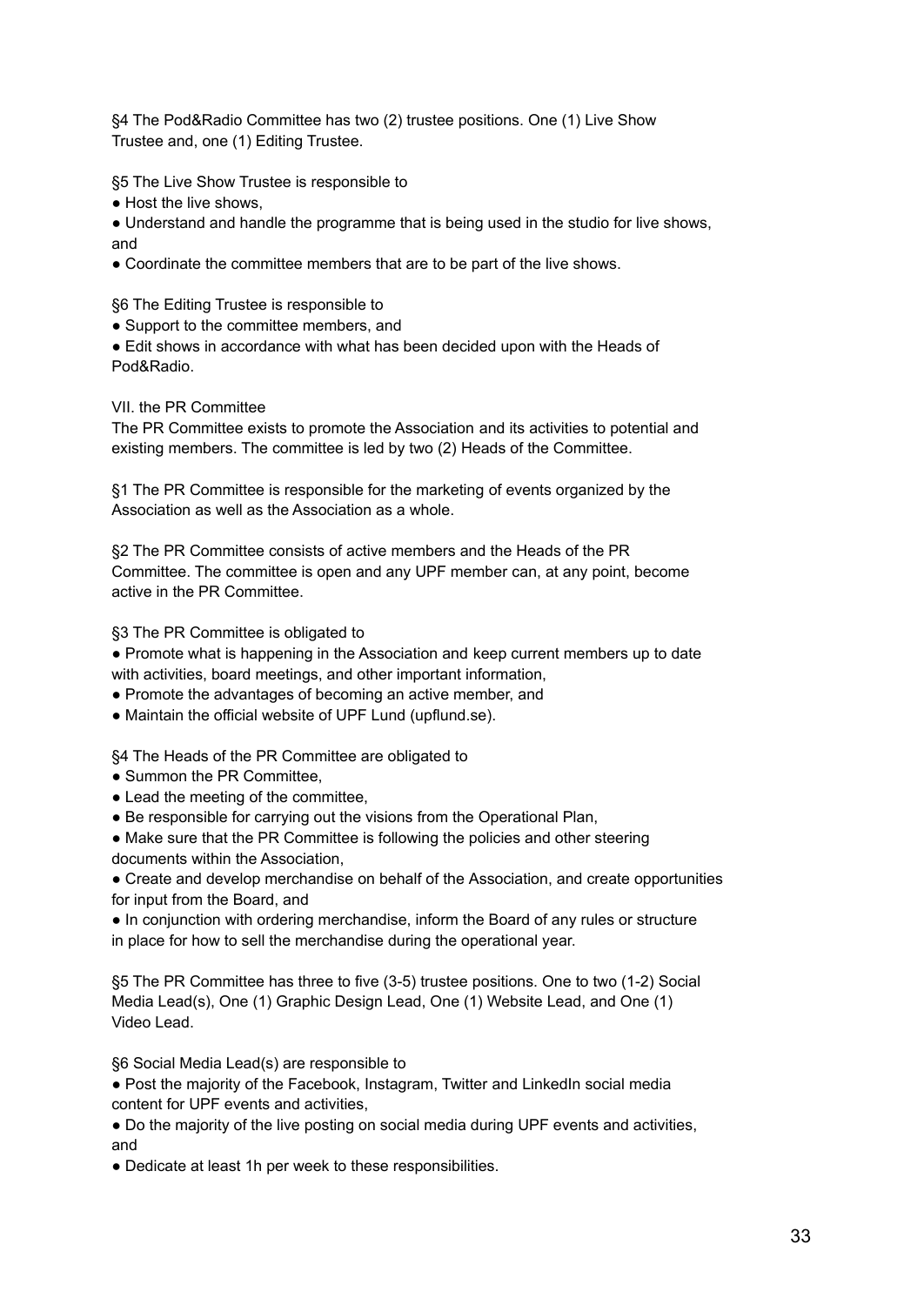§7 Graphic Design Lead is responsible to

• Create the graphics for the weekly lectures,

• Create the graphics for events when committee members have not shown interest in doing it themselves, and

• Send the final images for reviews and edits to the Heads of PR.

§8 Website Lead is responsible to

● Update the upflund.se website aesthetics and functionality on both browser- and mobile view,

- Manage biweekly backend and plugin updates in the upflund. Se website,
- Manage the Announcements/Weekly activity section on the website,
- Dedicate at least 1 hour per week to these responsibilities, and

• Take on additional tasks which have been agreed upon with the Heads of PR. This may include performing similar maintenance on the perspective.se.

# §9 Video Lead is responsible to

● Write script for, planning, directing, shooting and editing a 1-2 minute promotional video for the association with the help from the PR Committee and the Heads of PR, and

● Potentially, pilot creative short video project(s) and contribute to improving the UPF YouTube channel.

VIII. the Travel Committee

The Travel Committee exists to create travels abroad for the members of the Association. The committee is led by two (2) Heads of the Committee.

§1 The Travel Committee organizes the international trips of political interests for the members of the Association.

§2 The Travel Committee consists of active members and Heads of the Travel Committee. The members are appointed by the Heads of the Travel Committee.

§3 The Travel Committee is obligated to

● Arrange two trips per operational year; one during the Autumn semester and one during the Spring semester, and

● To spread the travel experiences to the UPF members. This can be achieved with help from the media committees and their channels.

§4 The Heads of Travel Committee are obligated to

- Summon the Travel Committee,
- Lead the meeting of the committee,

• Be responsible for carrying through the visions from the Operational Plan,

• Make sure that the Travel Committee is following the policies as well as the other steering documents within the Association, and

● Inform of and collect relevant information of memberstravelling before departure.

§5 The Travel Committee has two (2) Trustee positions. One (1) Travel PR Lead and, one (1) Travel Podcast Lead.

§6 The Travel PR Lead is responsible for:

● The UPF Instagram account during the duration of the trip and there document the trip to the UPF members, and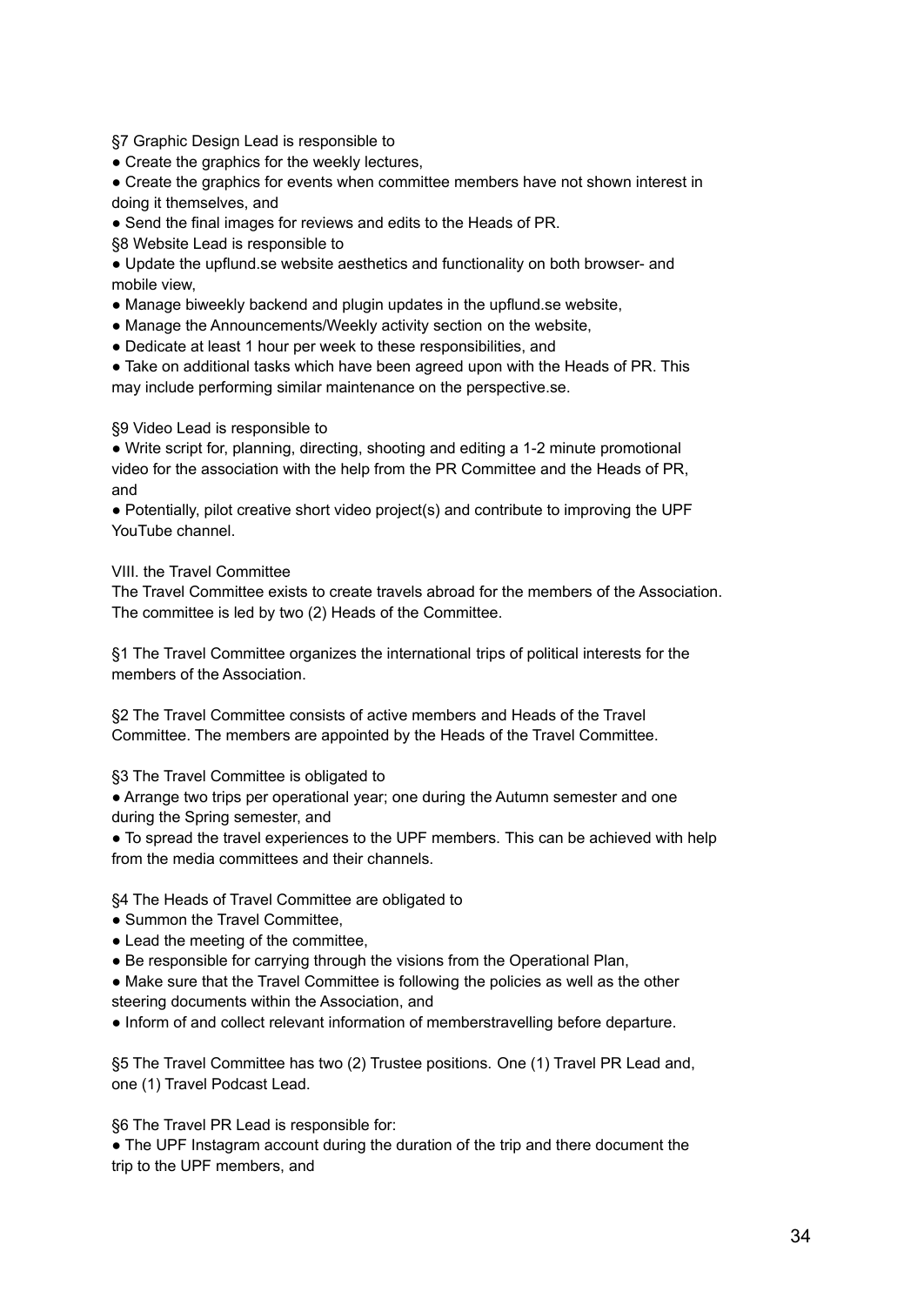- The PR working group within the committee.
- §7 The Travel Podcast Lead is responsible for:
- Produce at least one podcast during the trip, and
- For the Podcast working group within the committee.

# IX. the Webzine Committee

The Webzine Committee exists to create online articles for UPF on theperspective.se. The committee is led by two (2) Heads of the Committee, also referred to as the Editors-in-Chiefs of the Webzine Committee.

§1 The Webzine Committee is responsible for the online articles of the Association's media outlet called The Perspective.

§2 The Webzine Committee consists of active members and Heads of the Webzine Committee. The committee is open and any UPF member can, at any point, become active in the Webzine Committee.

§3 The Webzine Committee is obligated to

● To write and publish at least one article per week about foreign affairs, and

● To ensure a good variety in topics and a geographical diversity in the subject of articles.

§ 4 The Heads of the Webzine Committee are obligatedto

- Summon the Webzine Committee to meetings,
- Lead the meetings of the committee,
- Take minutes at the meetings and report these back to the committee,
- Be responsible for carrying out the visions from the Operational Plan,

• Make sure that the Webzine Committee is following the policies and other steering documents within the Association,

● Edit and publish articles written by the committee, and

• Keep The Perspective website up to date, together with the Heads of the other media committees.

§5 The Webzine Committee has two to three (2-3) Sub-Editors.

§6 The Sub-Editors of the Webzine Committee are responsibleto

• Work closely with the Heads of the Committee and handle articles from the point they are handed in by a writer, to publishing,

- Handle practical duties such as editing articles, includes the tasks of:
- Remove spelling mistakes and grammatical errors,
- Revise material/prompting sentences,

 $\circ$  Create a better flow that reads better and adheres to the house style of a particular publication,

○ Ensure that a story fits a particular word count by cutting or expanding material as necessary,

○ Check facts and hyperlinks presented in the article to ensure that they are accurate, adhere to copyright laws, are not unfounded or based on personal opinions, and

○ Crop photos and decide where to use them for the best effect and make sure that the photos are hyperlinked and are included in the same document as the article.

• Manage and respond to emails that are sent to the Sub-Editors inbox,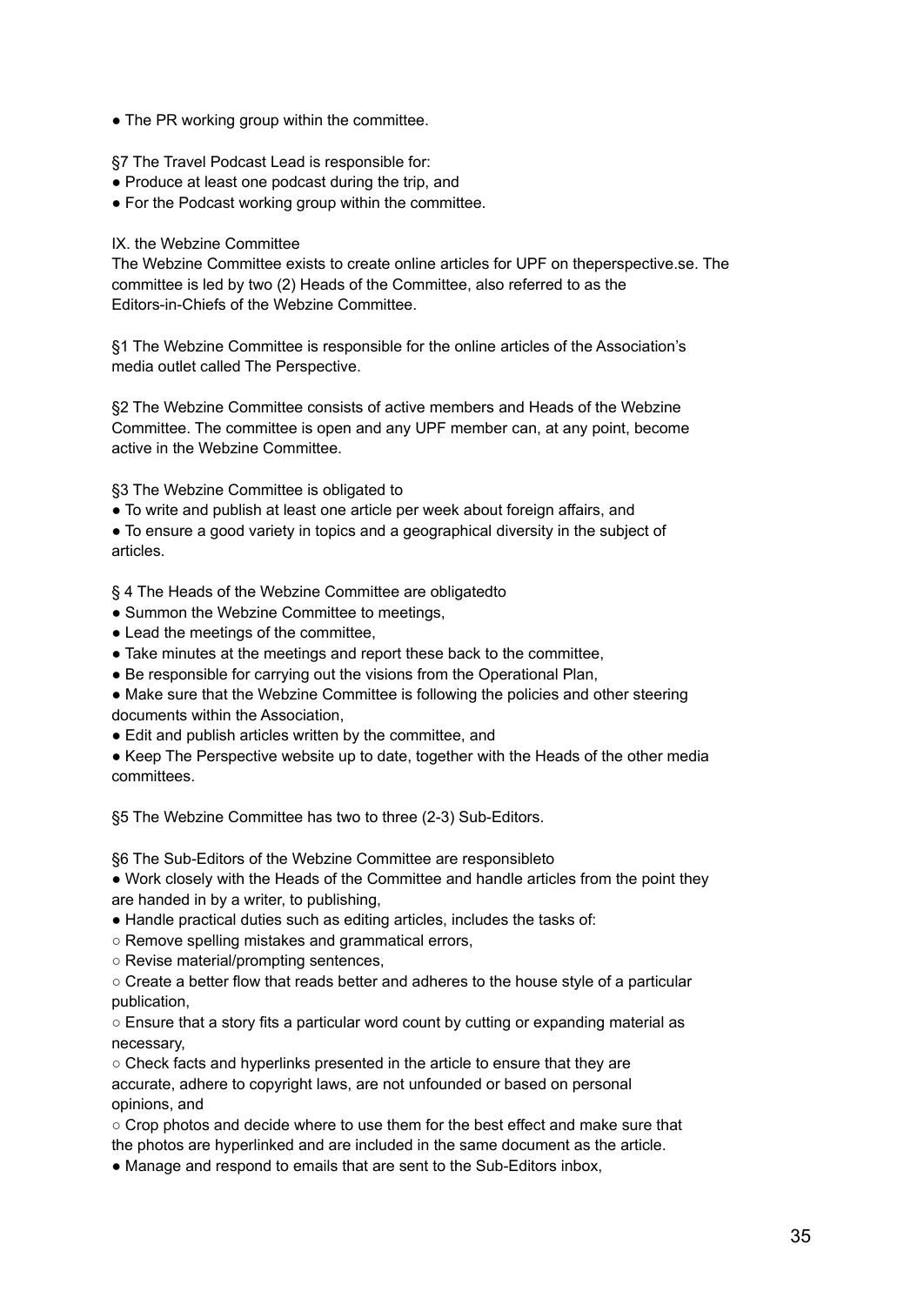• Take some additional responsibility for theme weeks, and

● Occasionally assist the Heads of the Committee in running the weekly meetings or taking notes when for example one of the Heads ofthe Committee cannot make it.

V. Instructions for policy-related positions

# I. Instructions for the Crisis Group

The Crisis Group is elected by the beginning of the operational year and assumes their roles effective immediately. As mentioned in the Crisis and Risk Mitigation Policy the group should only consist of board members and one of the members should be the President or the Vice President. The Crisis Group should be elected at the first or second board meeting of the operational year.

§1 The Crisis Group is obligated to

● Follow the Crisis and Risk Mitigation Policy,

● In case of the need to divert from the policy, be transparent with the Board and motivate why they have diverted from their original mandate,

● Make sure that the Policy is up to date and reflects the operations of the Association, and

● Do an inventory every year for the first aid-kit as well as make sure the Association has everything required to handle a crisis. List of items are provided in the Crisis and Risk Mitigation Policy.

§2 In the case that one of the members of the Crisis Group resigns, a new person from the Board should be elected at the next board meeting.

II. Instructions for the Discrimination & Harassment Contact (DHC)

At the beginning of the operational year, two individuals should be chosen to act as the Associations Discrimination & Harassment Contact person(s). One of these individuals should be a board member and the other should be an active member.

§1 The Discrimination & Harassment Contacts are obligated to

● Actively work to prevent discrimination and sexual harassment from occurring within the organisation,

● Be available to help in situations of discriminationand/or sexual harassment,

● In a situation of discrimination and/or sexual harassment, follow the steps stated in the 'Discrimination & Harassment Contact Policy',

● Handle all information in a confidential manner, and

● Act in an as transparent manner as possible in situations when it's feasible.

§2 In case a Discrimination & Harassment Contact person wishes to resign, they can do so by informing the President of their decision. A new contact person will then be by-elected at a Board Meeting.

§3 The election procedure of electing and by-electing Discrimination & Harassment Contacts are handled by the Nominating Committee.

# VI. Other Trustee positions

I. Instructions for the Nominating Committee

The Nominating Committee is elected by the Annual Election Meeting and assumes their roles for the following operational year. The committee consists of a maximum of five (5) members and two (2) alternates.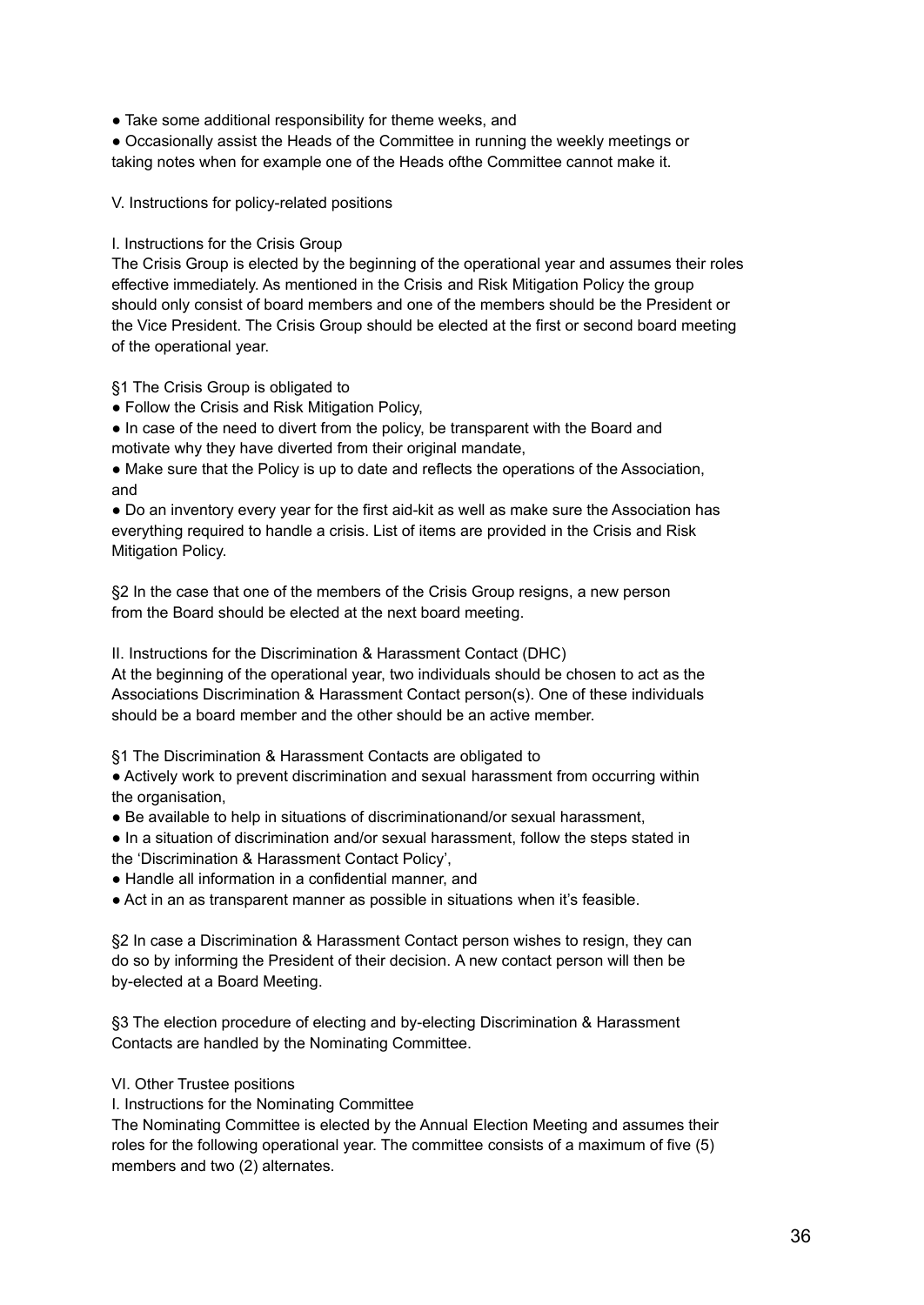§1 The Nominating Committee is obligated to

- Follow the instructions stated in the Statutes in how to conduct their operations,
- Prepare the elections that are made by the Annual Election Meeting,
- Ensure that the application period is open for at least two (2) weeks,
- Treat all candidates applying for the same positions equally,
- Divide the responsibilities during an interview to ensure that the member of the committee is not leading the interview and taking notes,
- Collect necessary information about the candidates, their qualifications and experiences that can be of relevance to the positionsthey are candidating to,
- Present the reasons for the Nominating Committee's nomination of a candidate,
- Ensure that the election process upholds a certain level of confidentiality when it comes to candidates,
- Abstain from voting in case of conflict of interestfor one of the candidates,
- Answer questions about the candidate(s), and
- Answer questions about the procedures for the nomination process.

§2 The Nominating Committee is responsible to

- Conduct the processes for elections taking place at the Annual Election Meeting or at
- a board meeting, unless otherwise stated in this document or in the Statutes,
- Plan the interviews prior to the announcement of the application period,
- Make sure that their decisions are guided by the guidelines set forth, by both public and private documents,
- Inform the members about the Association's positions of trust and how members shall proceed in order to candidate, or nominate someone, and
- Collect the necessary information about the Association's position of trust.

§3 The Chairperson of the Nominating Committee isobligated to

- Summon the Nominating Committee,
- Make sure that the Nominating Committees work is done thoroughly and in a transparent manner, and
- In case of a draw, have the tie-breaking vote.

§4 In the case of resignation inform the President of their decision. If the Nominating Committee ends up not reaching its quorum, an election of replacements will take place via an Extra Annual Meeting.

# II. Instructions for the Auditor(s)

The Auditor(s) is/are elected at the Annual Election Meeting and assume their roles the following fiscal year with a mandate period of one year. After the finished mandate period, the auditor(s) is/are expected to review the Annual Report, the Board's decisions and the Association's finances and send an Audit Report to the Annual Meeting. Because the Auditor(s) job requires impartial review, the Auditor(s) are not allowed to be active in the Association's daily operations, nor do anything that can question their impartiality towards the Board.

§1 The Auditor(s) are obligated to

- Continuously review the Association's management and operations,
- Submit a report including auditing of the Association's decisions, operations, finances as well as the Annual Report,
- Submit a suggestion regarding a decision of discharge for the Board of UPF.
- Continuously suggest required changes in Statutes and other steering documents and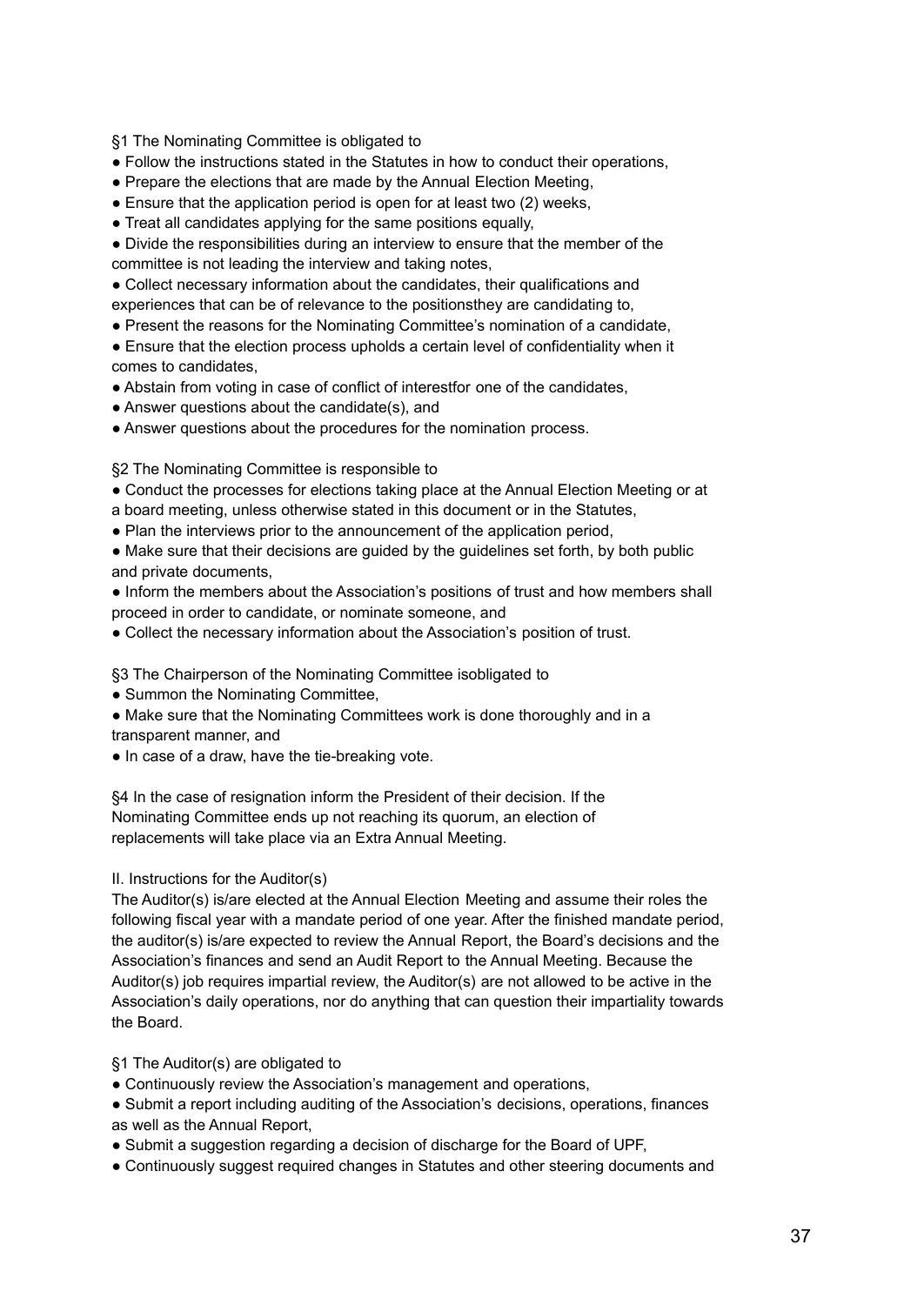current practice, and

● Best extent to be present at the highest decision-making bodies of the Association.

§2 If the Auditor wishes to resign, they do so by informing the President of their decision. A new auditor will then be appointed via an Extra Annual Meeting.

#### III. Instructions for the Inspector

The function of the Inspector is to advise and support the management of the Association's work in a limited manner if requested by the Presidium and/or the Presidents. The Inspector is elected at the Annual Meetings and is held by one (1) individual. The Inspector can support the Association through their network by contributing with names of interesting people for events organized during the operational year.

§1 The Inspector is always welcomed and encouraged to participate in the recurring activities of the Association. If the Inspector is present at social events, and interested, they can hold a speech at these events.

§2 f the Inspector wishes to resign they do so by informing the President of their decision.

#### III. Instruction for the Senior Collegium

The Senior Collegium is a network consisting of former board members, deputy board members, trustees elected at the Annual Meetings, honorary members and distinguished members nominated and elected by members of the Collegium. The Collegium is an alumni network which aims to keep former active members of UPF Lund connected after the end of their commitment.

§1 The Senior Collegium is divided into two (2) different groups. One (1) Senior Group and one (1) Working group.

§2 The Senior Group consists of two to five (2-5) alumni that are elected at the Annual Meetings. Their mandate extends over two operational years and are responsible for

- Being a support system for the current board and specifically the Presidium,
- Be in charge of maintaining contact with the SeniorCollegium,
- Have an overview of the system used to coordinate the Senior Collegium and the contact with members in the Collegium, and
- Plan the Senior Collegium events.

§3 The Senior Collegium working group is established by the Board. The group consists of two to three (2-3) members of the Board including the Secretary. This working group is responsible for

● Continuing to establish the Senior Collegium by locating and contacting old members of UPF Lund and have them sign up to the Senior Collegium.

● To keep order in the Senior Collegium and keep it up to date, and

● To work towards an efficient and suitable system for dealing with the information of the Senior Collegium.